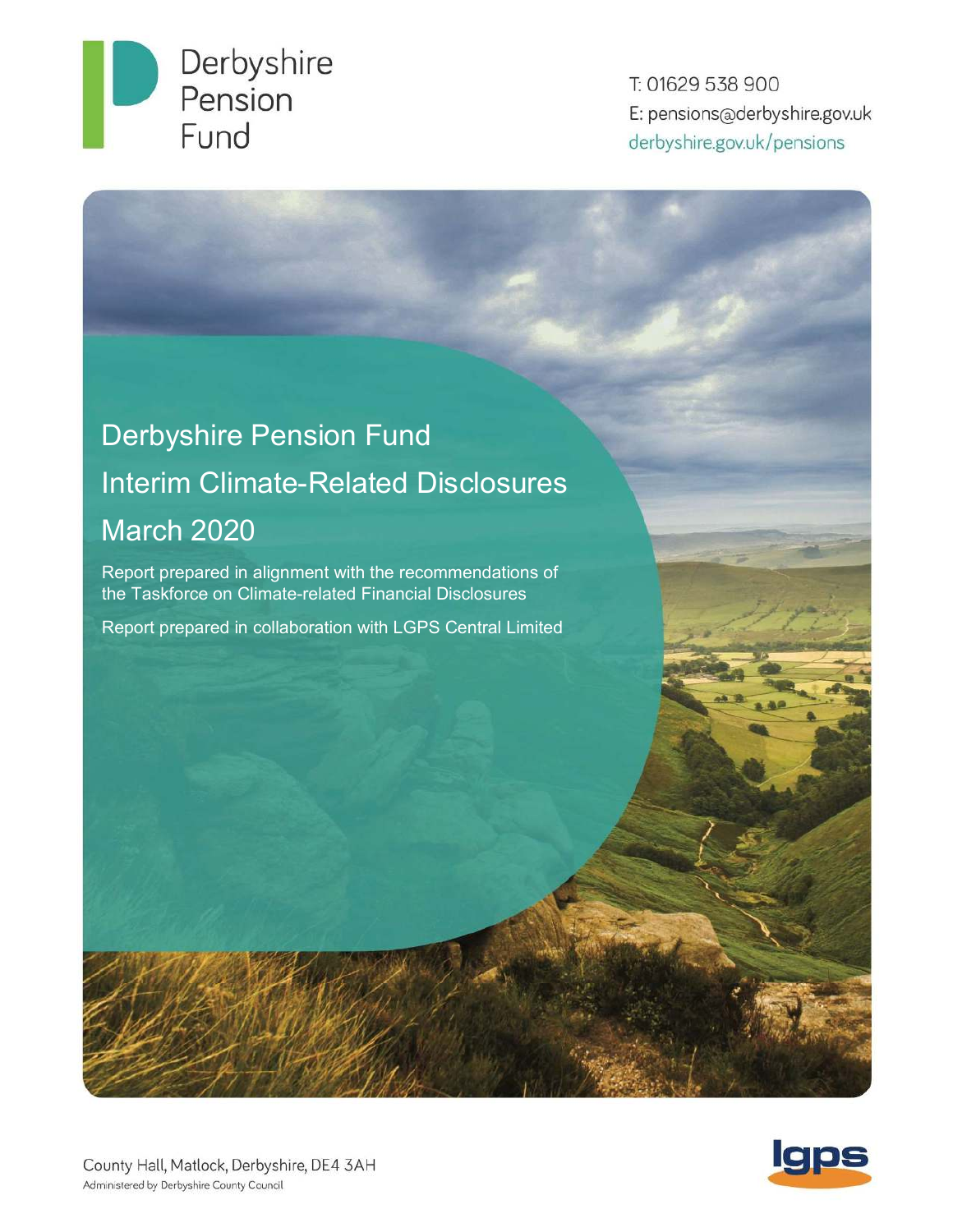# Glossary of Terms and Abbreviations

# Financial Stability Board

The Financial Stability Board is an international body that monitors and makes recommendations about the global financial system. It was established after the G20 London summit in April 2009 as a successor to the Financial Stability Forum.

# Greenhouse Gases

Greenhouse gases are gases in the Earth's atmosphere that are capable of absorbing infrared radiation and thereby trap and hold heat in the atmosphere. The main greenhouse gases are: Water vapour; carbon dioxide; methane; and nitrous oxide.

# Scope 1 Greenhouse Gas Emissions

Scope 1 emissions are direct emissions produced by the activities of the emitter.

# Scope 2 Greenhouse Gas Emissions

Scope 2 emissions are indirect emissions generated by the electricity, heat, or steam consumed and purchased by the emitter.

# Scope 3 Greenhouse Gas Emissions

Scope 3 emissions are other indirect emissions, such as the extraction and production of purchased materials and fuels, transport-related activities in vehicles not owned or controlled by the reporting entity, electricity-related activities (e.g. transmission & distribution losses) not covered in Scope 2, outsourced activities, waste disposal, etc.

# **UNFCCC**

The UNFCCC secretariat (UN Climate Change) is part of the United Nations and was established in 1992 when countries adopted the United Nations Framework Convention on Climate Change (UNFCCC).

# Abbreviations

| CO <sub>2</sub> | <b>Carbon Dioxide</b>                                     |
|-----------------|-----------------------------------------------------------|
| CH <sub>4</sub> | Methane                                                   |
| <b>DPF</b>      | <b>Derbyshire Pension Fund</b>                            |
| <b>ESG</b>      | Environmental, Social & Governance                        |
| <b>GHG</b>      | <b>Greenhouse Gas</b>                                     |
| <b>LGIM</b>     | Legal & General Investment Management                     |
| <b>LGPSC</b>    | <b>LGPS Central Limited</b>                               |
| <b>NDC</b>      | <b>Nationally Determined Contribution</b>                 |
| <b>TCFD</b>     | <b>Taskforce on Climate-related Financial Disclosures</b> |
| <b>WEF</b>      | <b>World Economic Forum</b>                               |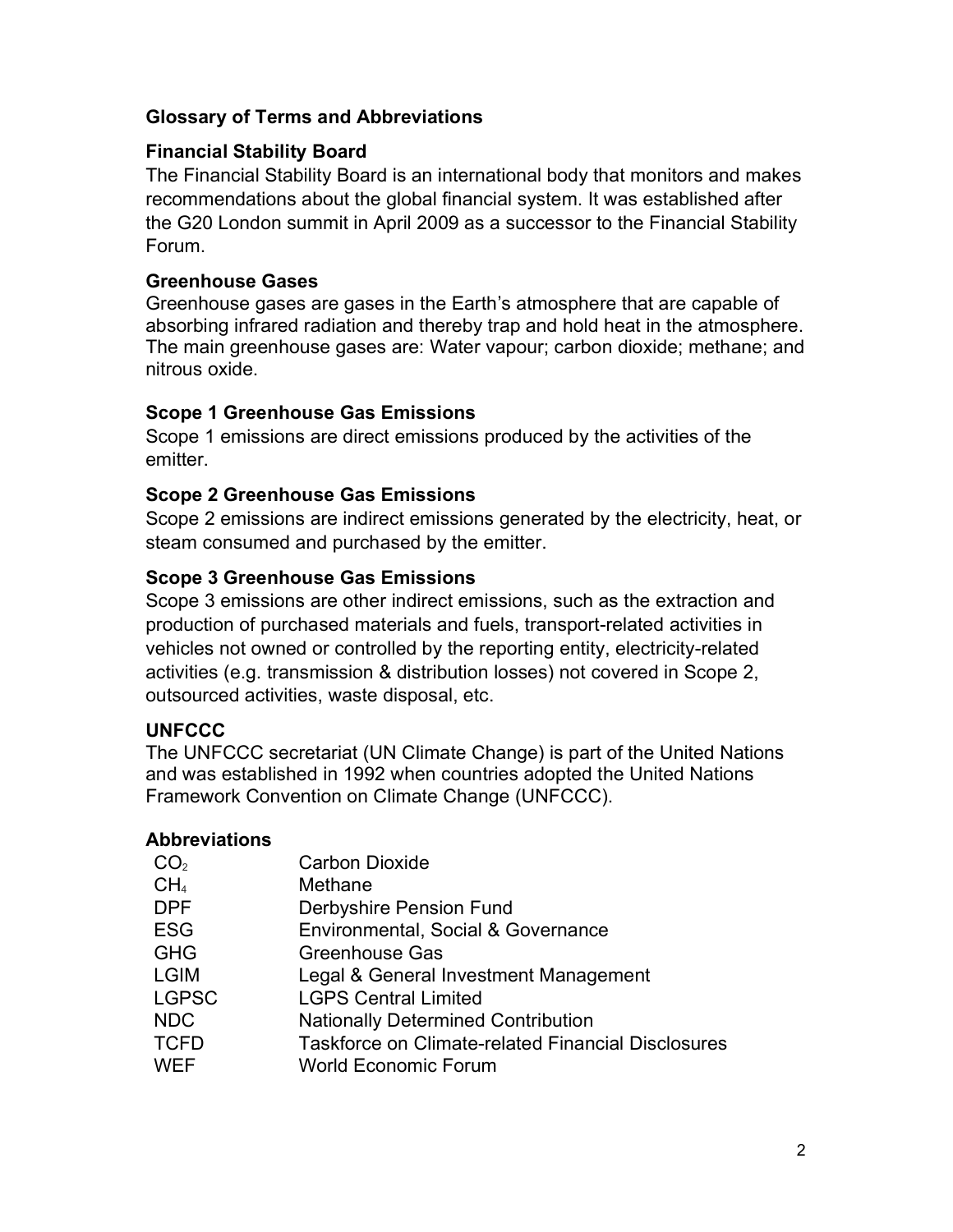## Introduction to the TCFD

The Taskforce on Climate-related Financial Disclosures (The Task Force/TCFD) was commissioned in 2015 by Mark Carney in his remit as Chair of the Financial Stability Board, in recognition of the risks caused by greenhouse gas emissions to the global economy and the impacts that are likely to be experienced across many economic sectors. The Task Force was asked to develop voluntary, consistent climate-related financial disclosures that would be useful to investors, lenders and insurance underwriters in understanding material climate-related risks.

In 2017, the TCFD released its recommendations for improved transparency by companies, asset managers, asset owners, banks, and insurance companies with respect to how climate-related risks and opportunities are being managed. Guidance was also released to support all organisations in developing disclosures consistent with the recommendations, with supplemental guidance released for specific sectors and industries, including asset owners.

In his introduction to the final TCFD report, Michael Bloomberg (TCFD Chair) noted: 'it is difficult for investors to know which companies are most at risk from climate change, which are best prepared, and which are taking action. The Task Force's report establishes recommendations for disclosing clear, comparable and consistent information about the risks and opportunities presented by climate change. Their widespread adoption will ensure that the effects of climate change become routinely considered in business and investment decisions. Adoption of these recommendations will also help companies better demonstrate responsibility and foresight in their consideration of climate issues. That will lead to smarter, more efficient allocation of capital, and help smooth the transition to a more sustainable, low carbon economy.'

The Task Force divided climate-related risks into two major categories: risks related to the **transition** to a lower-carbon economy; and risks related to the physical impacts of climate change. The TCFD report noted that climaterelated risks and the expected transition to a lower carbon economy affect most economic sectors and industries, however, opportunities will also be created for organisations focused on climate change mitigation and adaptation solutions. The report also highlights the difficulty in estimating the exact timing and severity of the physical effects of climate change.

The Task Force structured its recommendations around four thematic areas that represent core elements of how organisations operate: **governance**, strategy; risk management; and metrics and targets (see Figure 1).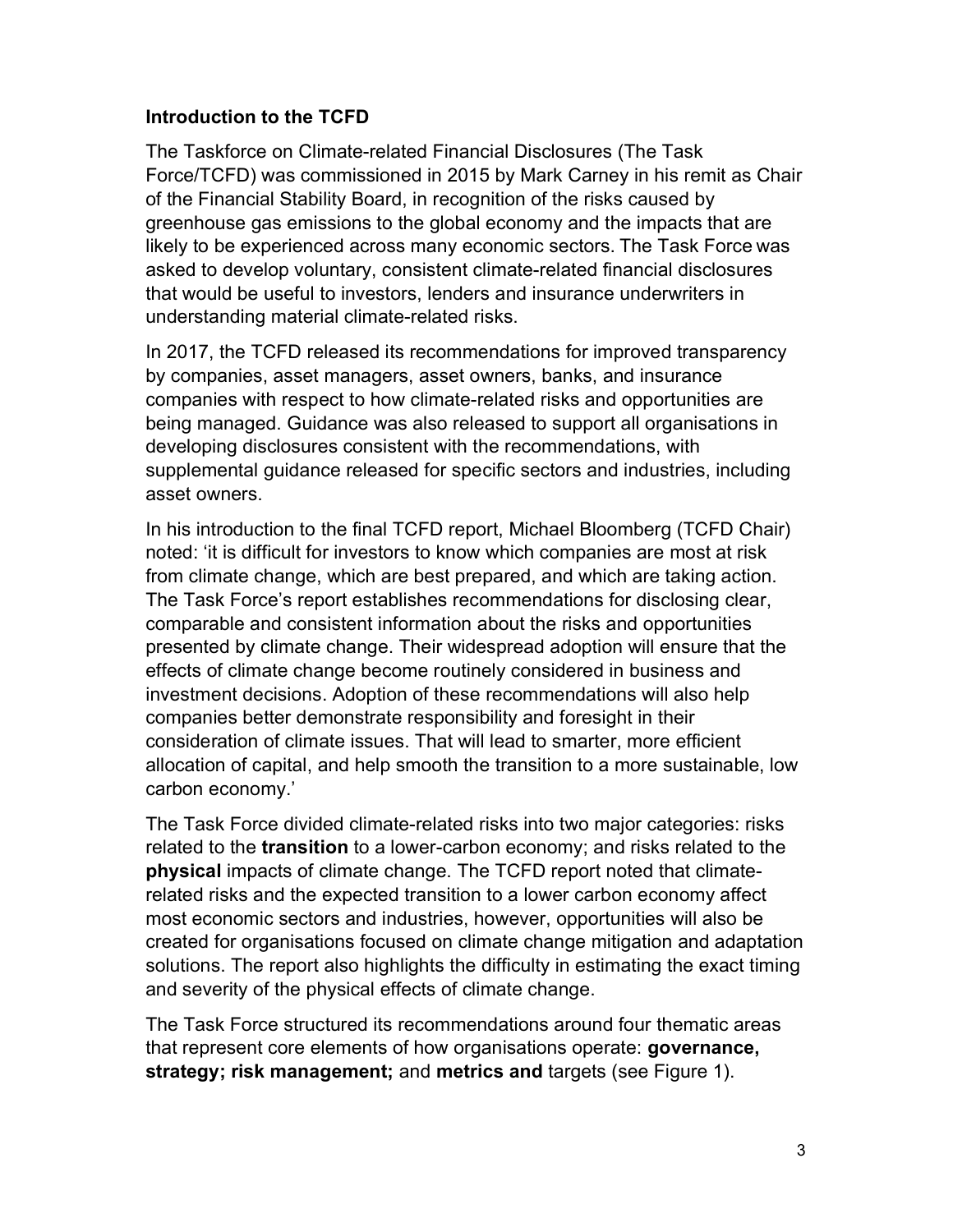Figure 1: Core Elements of Recommended Climate-Related Financial Disclosures



## **Core Elements of Recommended Climate-Related Financial Disclosures**

# The four overarching recommendations are supported by recommended disclosures that build out the framework with information that will help investors/stakeholders understand how reporting organisations assess climate related risks and opportunities. The disclosures are designed to make TCFDaligned disclosures comparable, but with sufficient flexibility to account for local circumstances. Examples of pension funds that have been early adopters of the TCFD recommendations include: AP2; NEST; PGGM; RPMI Railpen; The Pensions Trust; and Environment Agency Pension Fund.

Derbyshire Pension Fund (the Pension Fund/Fund) supports the TCFD recommendations as the optimal framework to describe and communicate the steps the Fund is taking to manage climate-related risks and incorporate climate risk management into investment processes. The Fund is a long-term investor, diversified across asset classes, regions and sectors. It is in the Fund's interest that the market is able to effectively price climate-related risks and that policy makers are able to address market failure. The TCFD report noted the important role that large asset owners have in influencing the organisations in which they invest to provide better climate-related financial disclosures.

Official supporters of the TCFD total 930 organisations (as at December 2019) representing a market capitalisation of over \$11 trillion. Disclosure that aligns with the TCFD recommendations currently represents best practice. The Fund believes TCFD-aligned disclosure from asset owners, asset managers, and corporates, is in the best interest of the Fund's stakeholders.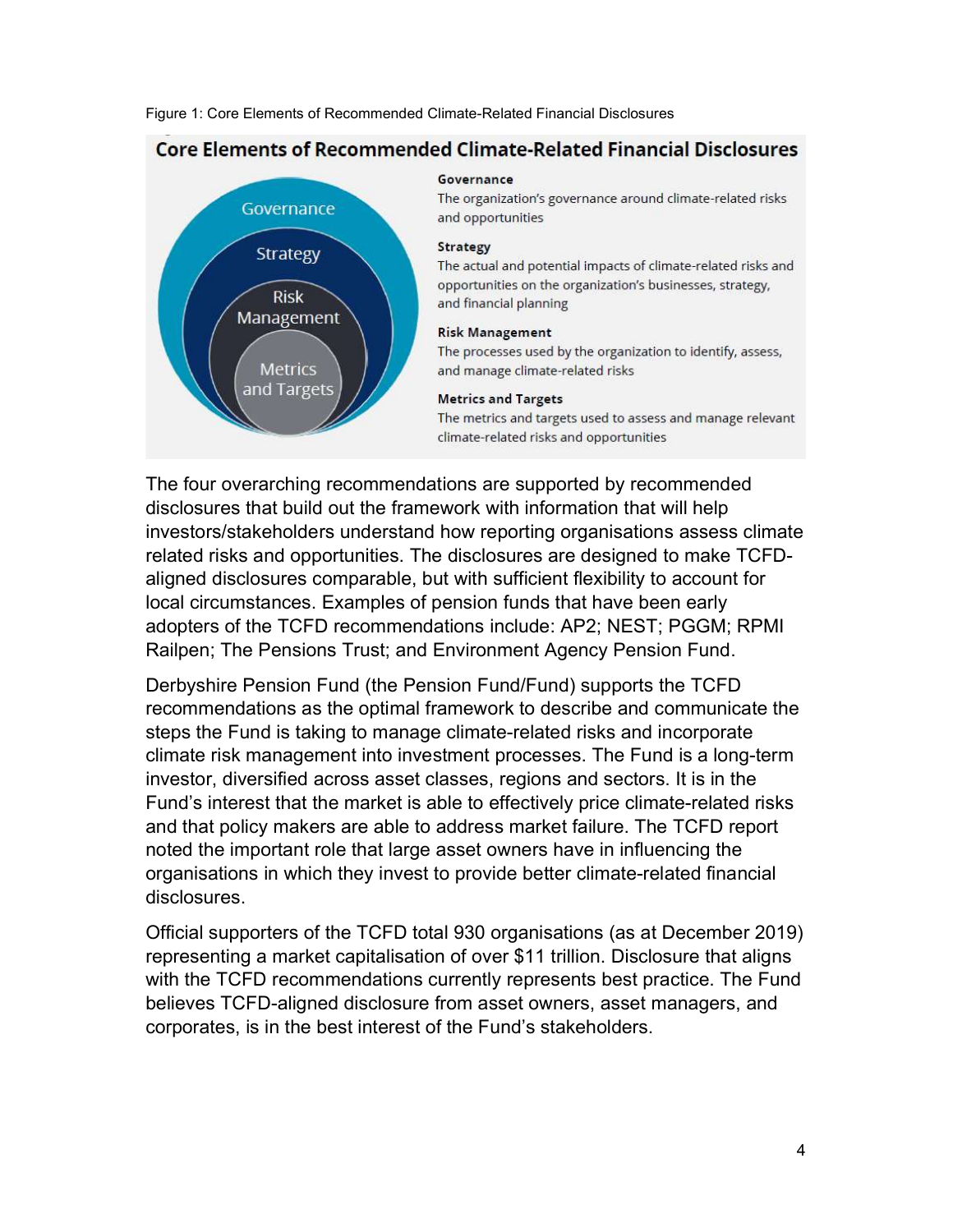# About this report

This Interim Climate-related Disclosures report, which has been prepared in collaboration with LGPS Central Ltd (LGPSC), describes the way in which climate-related risks are currently managed by the Fund. It includes the results of recent climate scenario analysis and carbon risk metrics analysis undertaken on the Fund's assets as part of LGPSC's preparation of a Climate Risk Report for the Pension Fund.

Climate scenario analysis carried out at the asset class level estimates the effects of different climate scenarios on key financial parameters (e.g. risk and return) over a selection of time periods.

The Task Force recognised that the use of scenarios in assessing climaterelated issues and their potential financial implications is relatively recent and that practices will evolve over time, but believed that such analysis is important for improving the disclosure of decision-useful, climate-related financial information.

Carbon risk metrics analysis on the Fund's listed equities portfolios considers: portfolio carbon footprint (weighted average); fossil fuel exposure; carbon risk management; and clean technology (portfolio weight in companies whose products and services include clean technology).

The challenges of measuring the potential impact of climate change on investment portfolios are well recognised. The Fund believes that a suite of carbon risk metrics and climate scenario analysis currently provides the most appropriate method of analysing climate risk to support the development of a detailed strategy for integrating climate risk into investment decisions.

The findings of the Climate Risk Report, which is structured around the TCFD's four thematic areas of governance, strategy, risk management and metrics and targets, are being utilised to support the development of a Climate Strategy and a Climate Stewardship Plan for the Pension Fund. In addition, high level climate change risk analysis from the Fund's actuary, Hymans Robertson LLP, which considers the potential effect of climate change on the Fund's liabilities as well as on the assets of the Pension Fund, will support the development of the Climate Strategy. Guidance on implementing the TCFD recommendations for asset owners from the TCFD and the Principles for Responsible Investment will also be utilised.

The Fund's climate-related disclosures will develop over time and this report will be updated after a Climate Strategy and a Climate Stewardship Plan have been developed for the Fund. It is anticipated that climate-related disclosures will be included in the Pension Fund's Annual Report.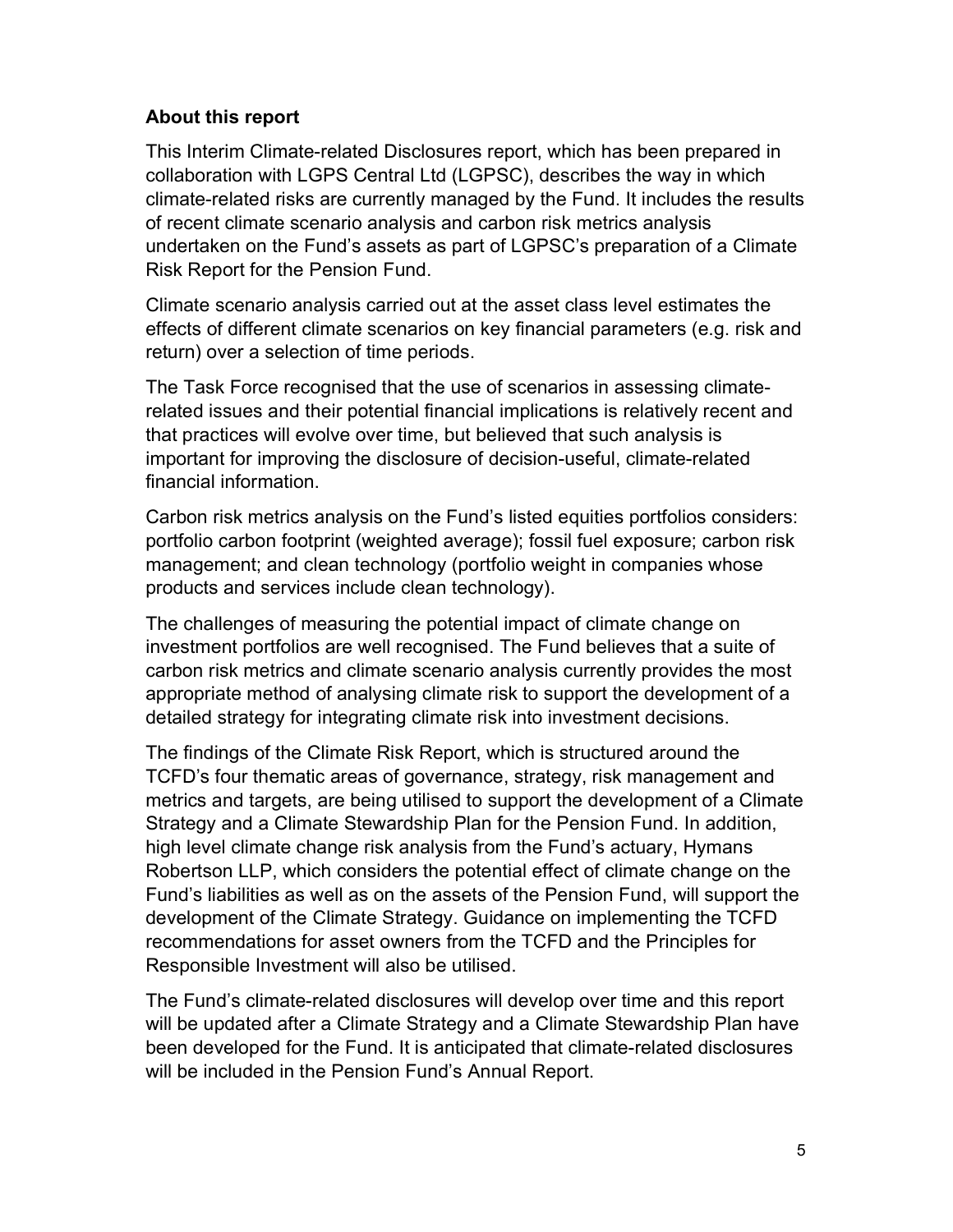# Climate-related risks

Human activities are estimated to have caused approximately 1.0°C of global warming above pre-industrial levels. Most of this warming has occurred in the last 35 years, with the five warmest years on record taking place since 2010. As shown in Figure 2, the observed global mean surface temperature has risen from around 1950 onwards. Over 97% of climate scientists (Source: NASA) agree that this trend is the result of greenhouse gas (GHG) emissions which are being trapped in the atmosphere and creating a 'greenhouse effect' – a warming that occurs when the atmosphere blocks heat radiating from Earth towards space. These climate scientists have observed that these climactic changes are primarily the result of human activities including electricity and heat production, agriculture and land use change, industry, and transport.



Figure 2: Graph showing Global Temperature Difference from 1951-80 average. Source: NASA

The principle source of GHG emissions, particularly carbon dioxide, is the burning of fossil fuels for the production of energy. The second largest contributor is methane, primarily related to agrarian activities (i.e. relating to cultivated land or the cultivation of land), fossil fuel production and waste.

During the last 250 years, atmospheric concentrations of carbon dioxide  $(CO<sub>2</sub>)$ and methane (CH4) have increased by 40% and 150%, respectively. In March 2019, the global monthly average concentration of carbon dioxide was 411.04ppm compared to its pre-industrial equivalent of 280ppm.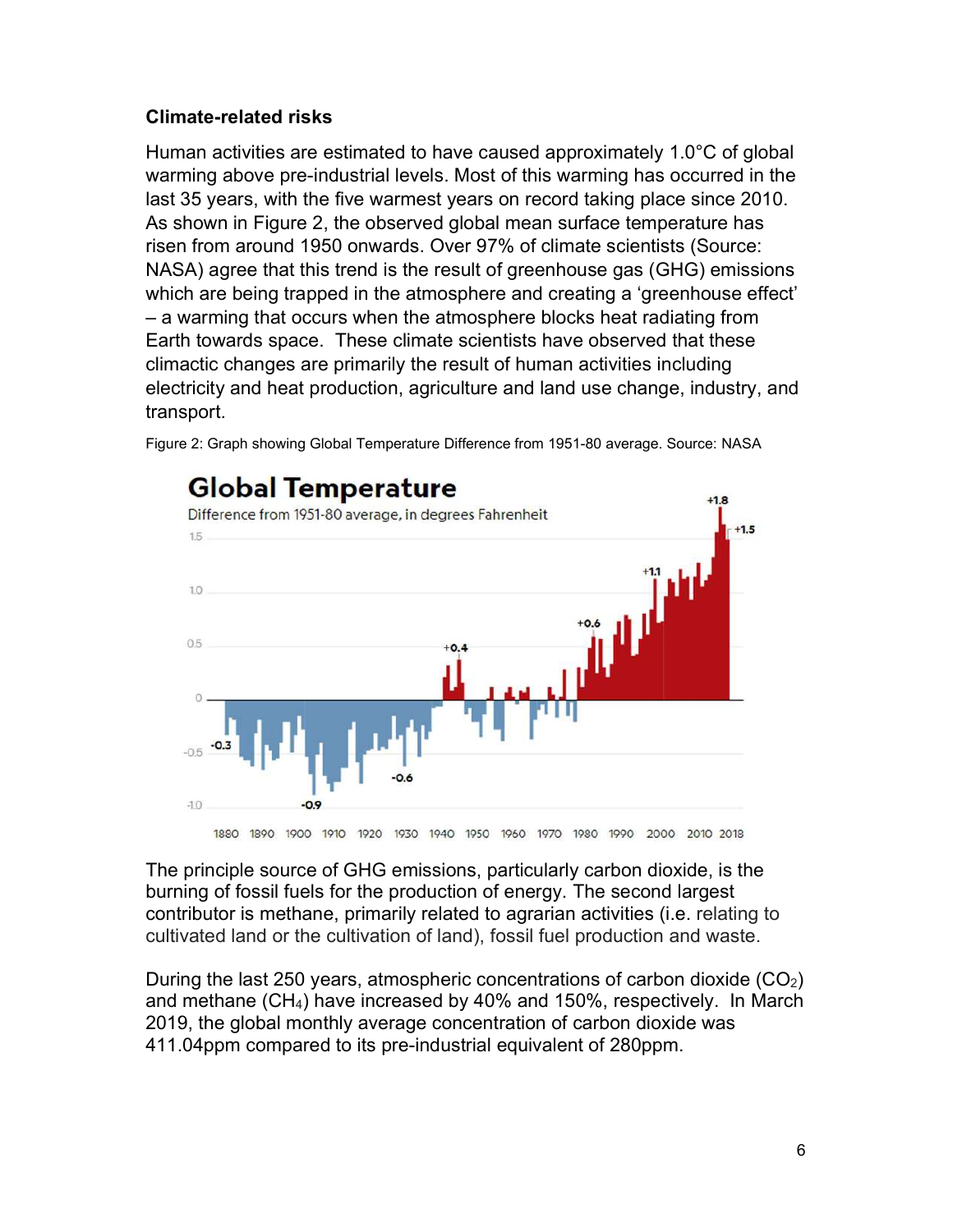Figure 3: Levels of atmospheric carbon dioxide. Source: NASA



Climate scientists believe that in order to mitigate the worst economic impacts of climate change, there should be a globally co-ordinated policy response. The majority of climate scientists anticipate that given the current level of climate action, the world will be between 2°C and 4°C warmer by 2100, with significant regional variations. This is substantially higher than the Paris Climate Change Agreement (see Figure 4 for selected extracts of the Paris Agreement), which reflects a collective goal to hold the increase in the climate's mean global surface temperature to well below 2°C above preindustrial levels and to pursue efforts to limit the temperature increase to 1.5°C.

Figure 4: Selected extracts from the Paris Agreement on climate change. Source: UNFCCC.

Paris Agreement Article 2(1)a

Holding the increase in the global average temperature to well below 2°C above pre-industrial levels and pursuing efforts to limit the temperature increase to 1.5 $\degree$ C above pre-industrial levels. recognizing that this would significantly reduce the risks and impacts of climate change;

Paris Agreement Article 2(1)c

Making finance flows consistent with a pathway towards low greenhouse gas emissions and climateresilient development.

#### Paris Agreement Article 4(1)

In order to achieve the long-term temperature goal set out in Article 2, Parties aim to reach global peaking of greenhouse gas emissions as soon as possible, recognizing that peaking will take longer for developing country Parties, and to undertake rapid reductions thereafter in accordance with best available science, so as to achieve a balance between anthropogenic emissions by sources and removals by sinks of greenhouse gases in the second half of this century, on the basis of equity, and in the context of sustainable development and efforts to eradicate poverty.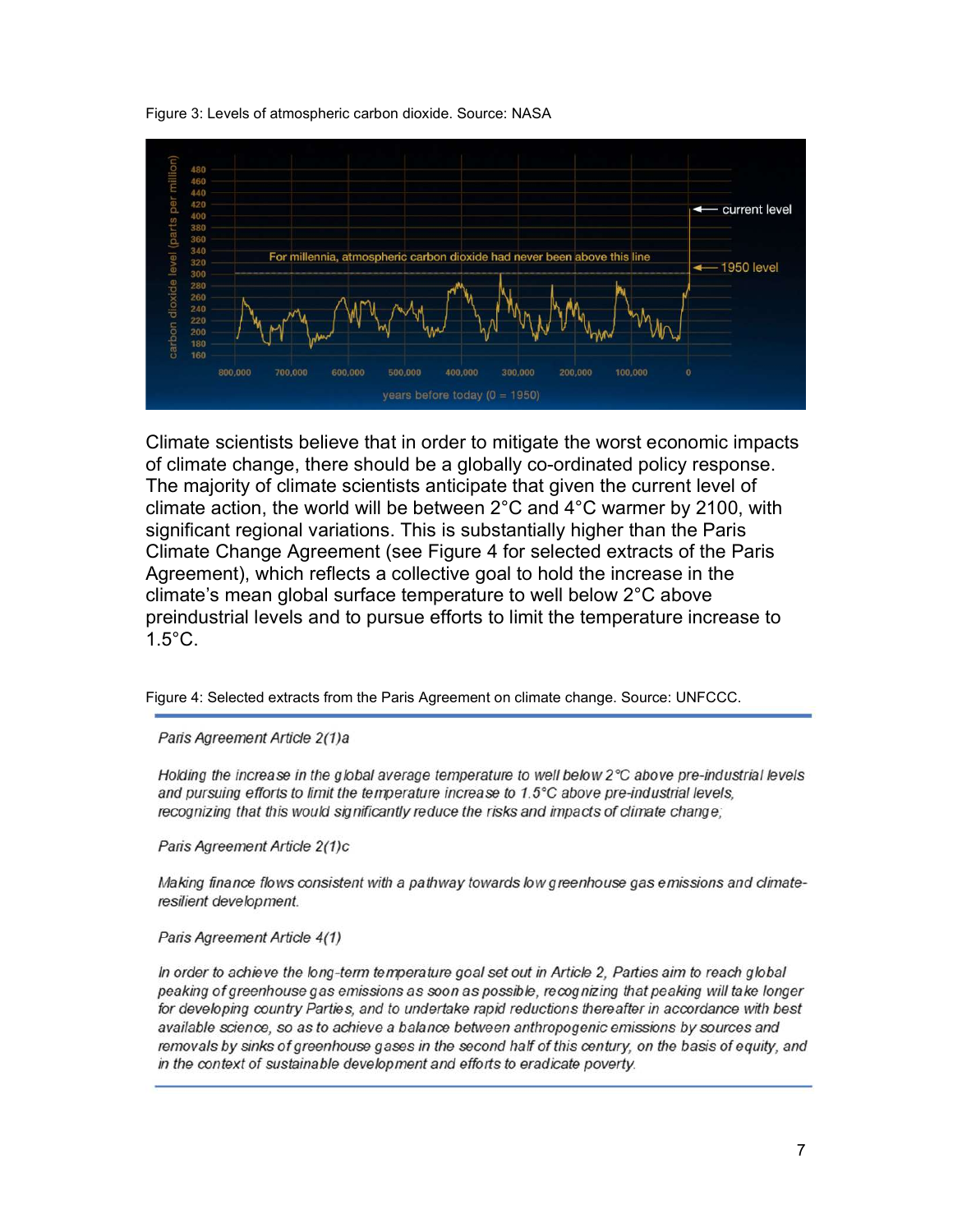The Paris Agreement commits signatories to the establishment of Nationally Determined Contributions (NDCs), which are intended to be individually equitable and collectively sufficient to achieve Article 2(1)a. It is estimated that under current global policies (and assuming successful implementation), the world is heading towards a warming of 3.2°C.

The low-carbon transition is already underway, with a number of governments and institutions around the world intensifying their climate change policies, and corporates responding in turn. One example is the recent UK declaration to bring all greenhouse gas emissions to Net Zero by 2050. This change in legislation amends the 2008 Climate Change Act target of an 80% reduction in GHG emissions compared to 1990 levels. The Committee on Climate Change have since revealed that current policy is insufficient to meet this target, meaning new and tougher measures are likely to be introduced, affecting businesses across the UK economy.

Acknowledgement of the risks posed by climate change among business and government leaders is reflected in the World Economic Forum (WEF) Global Risks Report, which illustrates the increased focus on environmental and social risks (compared with purely economic and political risks) over time. The likelihood of environmental risks, particularly those associated with climate change, account for the top five risks of global business leaders, and four of the top five risks by impact (if water crises are included).



Figure 5: WEF Top global risks. Source: World Economic Forum Global Risks Perception Survey 2019-20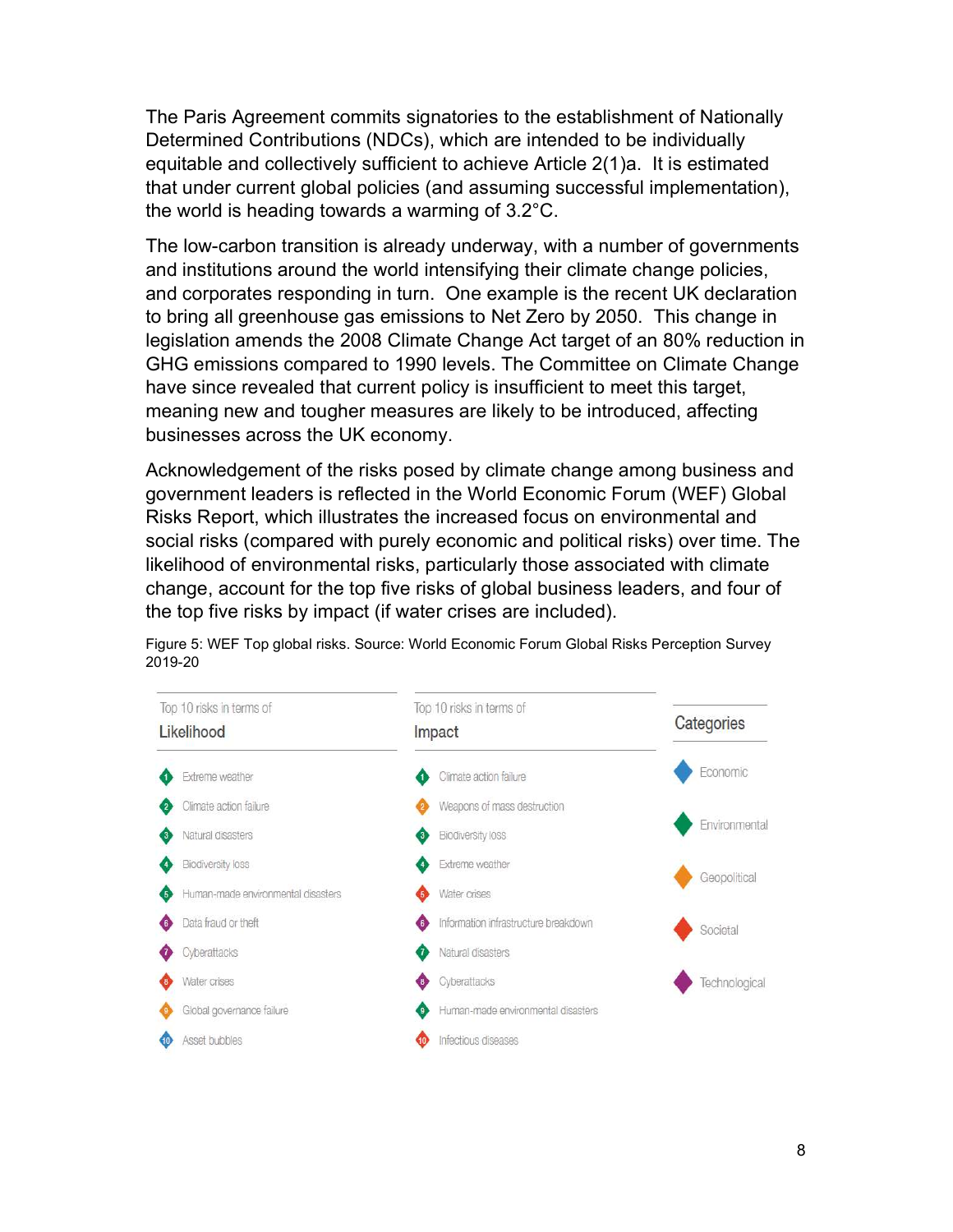The more attention business leaders pay to managing climate risk, the greater the implications for investors. The WEF's global risks are also highly interconnected. For example, climate change potentially exposes businesses to more natural disasters, extreme weather and water shortages. These in turn may lead to involuntary migration or conflict. Taking the interconnectivity of risks into account will continue to be important for long-term investors seeking to anticipate the effects of climate change and prepare their portfolios for a changing global context.

Given its contribution to global GHG emissions, the energy sector is expected to play a significant role in the long-term decarbonisation of the economy, albeit fossil fuels are expected to continue to provide a large proportion of the global energy mix for many years to come. The behaviour of private and stateowned energy companies will be as important as the actions taken by their publicly traded counterparts. It is also important to recognise that the demand for energy and the type of energy demanded will also play a crucial role in global decarbonisation.

However, the potential climate-related issues faced by diversified investors (such as pension funds) are not limited to the oil & gas and power generation sectors. Investors focussing exclusively on primary energy suppliers could fail to identify material climate risks in other sectors. There is considerable uncertainty in the crystallisation pathway for climate risk.

Well known concepts such as stranded assets risk are not homogeneous within certain sectors (e.g. oil & gas and power generation), and robust due diligence will be required in order to identify the potential winners and losers. The uncertainty of climate change stems from the complexity and interrelationship of value and supply chains, the flow through of fossil fuels to byproducts and services across multiple sectors and industries, the pass through cost of carbon, policy fragmentation, and the consideration that certain companies are too big to fail. The likelihood of asset stranding depends on the commodity, the asset quality, the customer base, the rate of technology change, cost curve dynamics, mitigating strategies (e.g. company diversifying portfolio), and the ability of the market to price risk and timing thereof.

The Fund recognises that climate-related risks can be financially material and that the due consideration of climate risk falls within the scope of the Fund's fiduciary duty. Given the Fund's long-dated liabilities and the timeframe in which climate risks could materialise, a holistic approach to risk management covering all sectors and all relevant asset classes is warranted.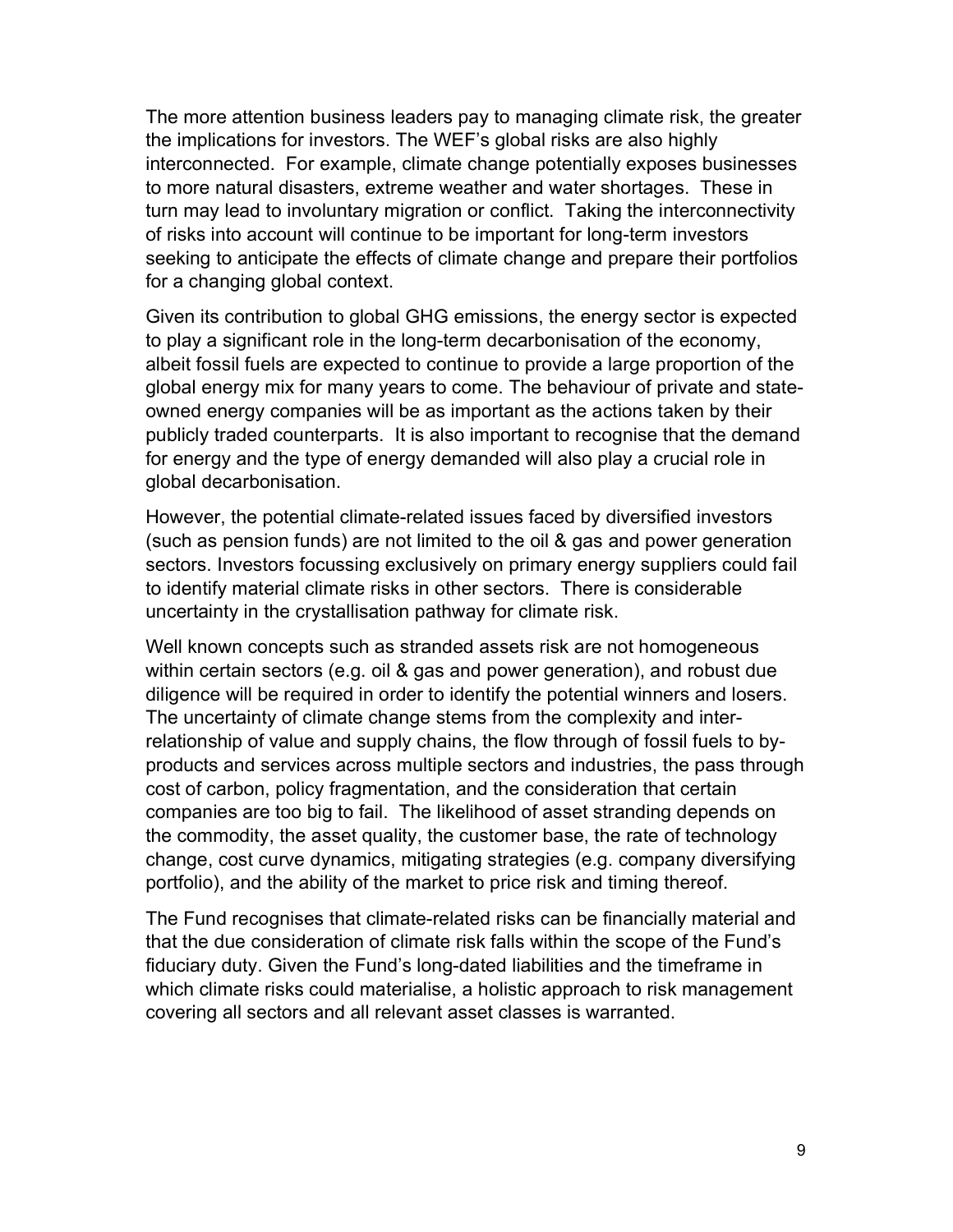#### Governance

#### TCFD Recommended Disclosure

a) Describe the board's oversight of climate-related risks and opportunities

Roles and responsibilities at the Fund are clearly set out in the Fund's Governance Policy & Compliance Statement.

The Pensions & Investments Committee is responsible for approving the Fund's Investment Strategy Statement, which includes the Fund's approach to responsible investment and climate change. The committee will in due course be presented with a Climate Strategy for approval. The committee meets six to eight times a year. The committee has historically received a quarterly voting report in respect of the directly held direct equity holdings but these have now largely been transitioned into pooled products, and going forward the committee will receive copies of the stewardship and voting reports of the managers managing these pooled products. As reported in the Annual Report, the committee has received training on responsible investment (including climate change).

In 2020, the Pensions & Investments Committee received a report from LGPSC which will support the formulation of the Fund's Climate Strategy.

Derbyshire Pension Board has an oversight role in ensuring the effective and efficient governance and administration of the Fund, including securing compliance with the LGPS Regulations and any other legislation relating to the governance and administration of the Scheme.

In order to support good decision-making, the Fund applies the Myners Principles. Disclosure of the Fund's compliance against the Myners Principles is made annually in the Fund's Annual Report.

## TCFD Recommended Disclosure

b) Describe management's role in assessing and managing climaterelated risks and opportunities.

The Head of Pension Fund and the Investments Manager have primary dayto-day responsibility for the way in which climate-related investment risks are currently managed. As a largely externally managed fund, the implementation of much of the management of climate-related risk is delegated to portfolio managers. Each manager's approach to Environmental, Social and Governance (ESG) factors and how these are integrated into their investment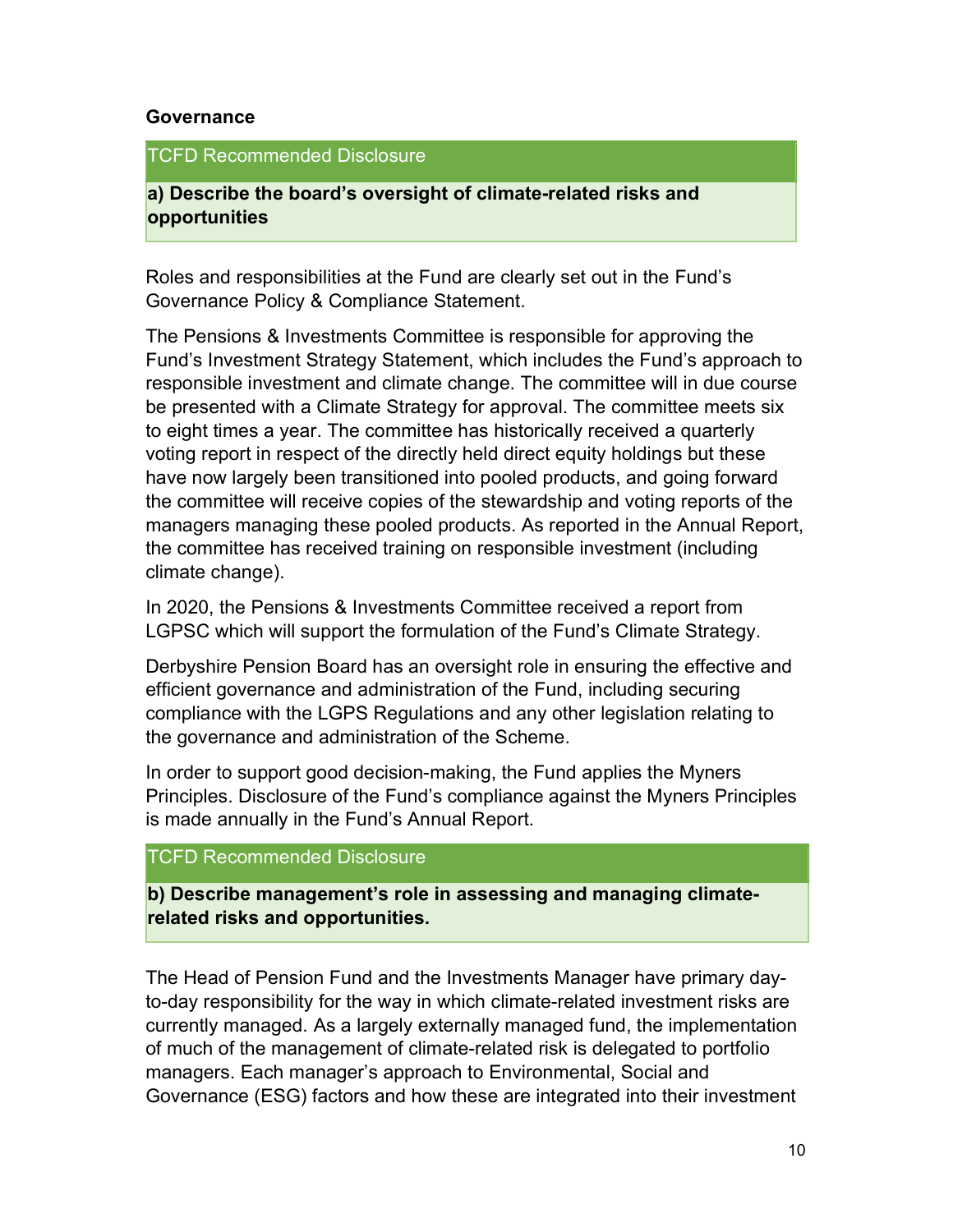process is assessed as part of the manager selection process. The Fund's external managers are monitored on a regular basis, and following the receipt of a report from LGPSC, the Fund plans to develop a Climate Stewardship Plan.

In 2020, the Fund Officers received a report from LGPSC which will support greater consideration of climate change within strategy setting, including asset allocation and specific investment selection. Receipt of a report from LGPSC is expected to occur annually.

#### **Strategy**

|  |  | <b>TCFD Recommended Disclosure</b> |  |
|--|--|------------------------------------|--|
|--|--|------------------------------------|--|

a) Describe the climate-related risks and opportunities the organisation has identified over the short, medium and long term.

As a diversified asset owner, the range of climate-related risks and opportunities are varied and constantly evolving. A subset of risk factors is presented in Table 1.

Table 1: Examples of Short, Medium & Long-Term Risks

|                              | <b>Short &amp; Medium Term</b>                                                                                                         | <b>Long Term</b>                                                      |
|------------------------------|----------------------------------------------------------------------------------------------------------------------------------------|-----------------------------------------------------------------------|
| <b>Risks</b>                 | Carbon prices<br>Policy change<br>Technological change<br><b>Consumer preferences</b><br>Stock selection<br>Timing                     | Resource scarcity<br>Extreme weather events<br>Sea level rise         |
|                              |                                                                                                                                        |                                                                       |
| <b>Asset</b><br><b>class</b> | Listed equities<br>Growth assets<br>Energy-intensity industry<br>Oil-dependent sovereign issuers<br>Carbon-intensive corporate issuers | Infrastructure<br>Property<br>Agriculture<br>Commodities<br>Insurance |

Short-term risks include stock price movements resulting from increased regulation to address climate change.

Medium-term risks include technology and policy changes leading to rapid product obsolescence or changes in consumer behaviour (e.g. uptake in electric vehicles), stock selection (there will be winners and losers across all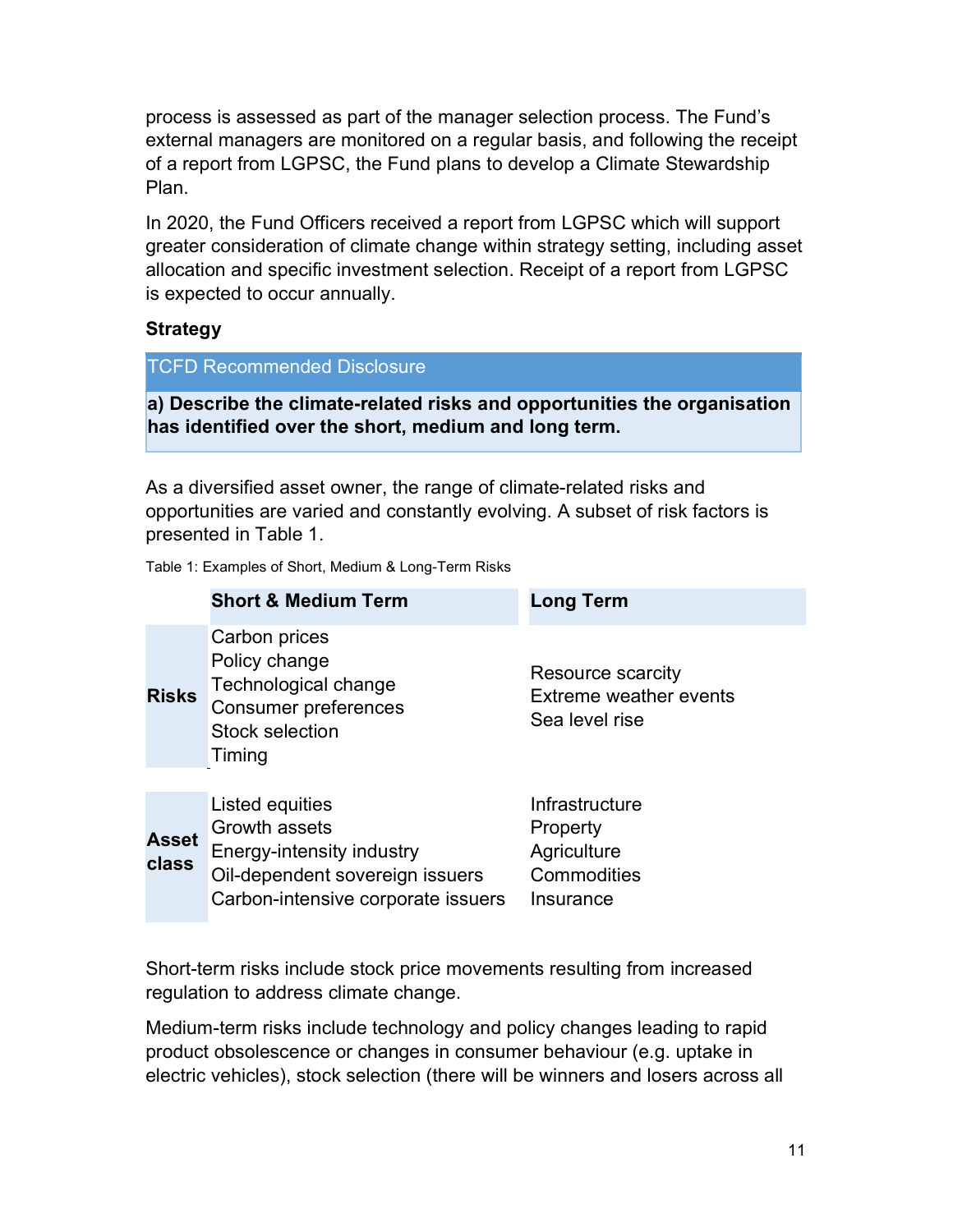sectors) and timing (being the first adopter does not guarantee success or better returns).

Long-term risks include stranded assets, physical damages to real assets and resource availability. Examples would the risk to coastal infrastructure assets from rising sea levels.

The Fund has received a report from LGPSC and will use its findings to develop a Climate Strategy.

TCFD Recommended Disclosure

b) Describe the impact of climate-related risks and opportunities on the organisation's business, strategy and financial planning.

The Fund believes that diversification across asset classes, regions, and sectors is an important investment risk management tool to reduce risk. The Fund recognises that climate risk is systemic and is unlikely to be eliminated through diversification alone. As part of the last review of the Fund's Investment Strategy Statement, the Fund approved a 3% allocation to Global Sustainable Equities. This allocation will target investments in global companies that are sustainable in financial, environmental, social and governance terms and, where appropriate, that are providing solutions to sustainability challenges. Furthermore, the Fund has invested in several renewable energy opportunities, and continues to actively assess and invest in these opportunities. Research commissioned by LGPSC from Mercer (presented below) suggests that these allocations could lead to a positive return impact on the Fund's investment portfolio were a 2°C scenario to be suddenly priced in by the market.

The Fund's allocated weighting to the UK equity market has also been reduced from 30% in December 2016 to 18% in December 2019. This has significantly reduced the Fund's exposure to companies with fossil fuel reserves. The Fund's carbon risk metrics analysis (Figure 8 below) shows that the UK equity market has the highest exposure to fossil fuel reserves compared to other regional equity markets, although it should be noted that some of the largest UK companies with fossil fuel reserves are among the most progressive in terms of factoring climate risk into their long-term strategy. In each regional equity portfolio, the Fund has a lower exposure to fossil fuel reserves companies than the benchmark.

The Fund is exploring options to further embed climate-related risks and opportunities into its investment strategy.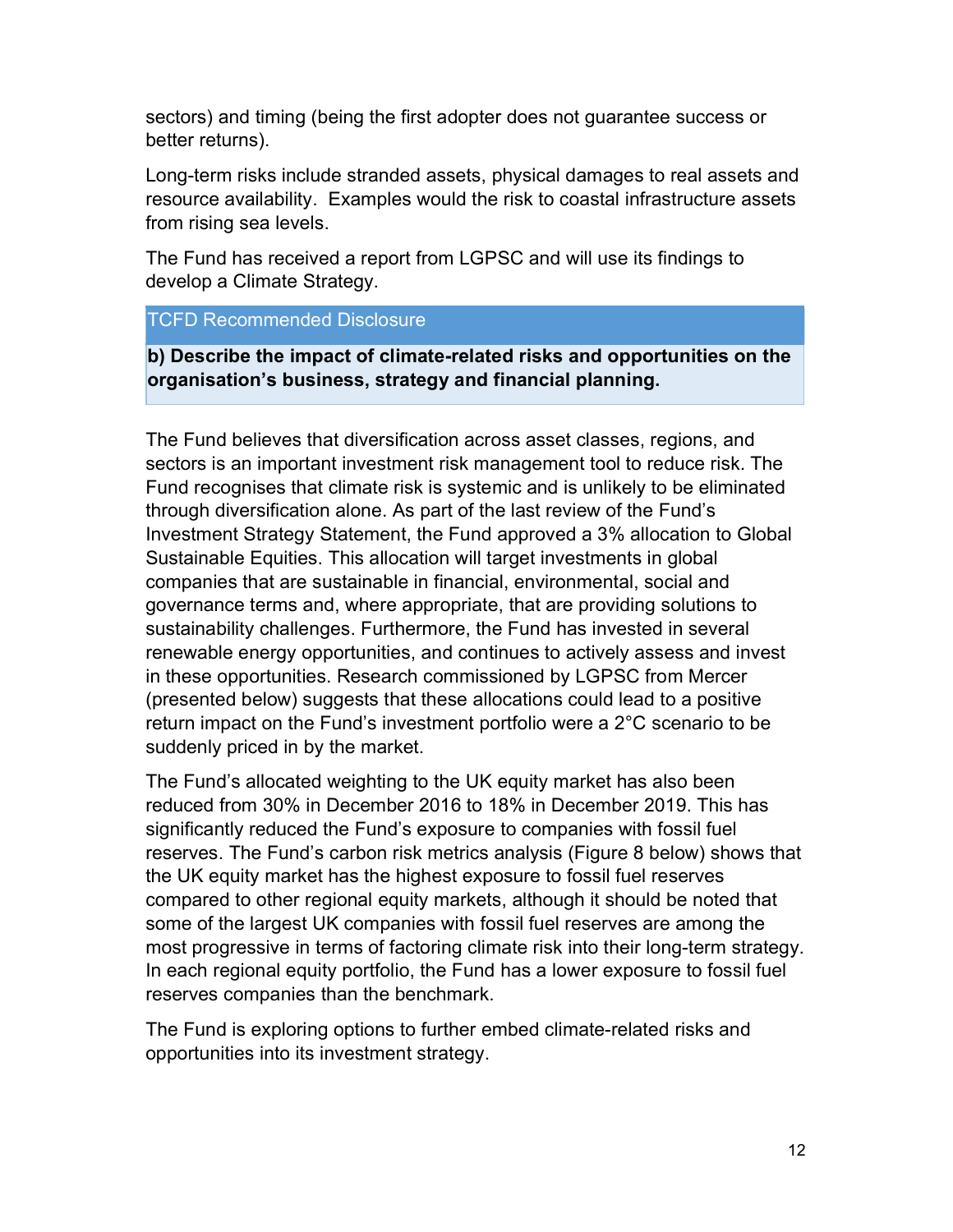## TCFD Recommended Disclosure

c) Describe the resilience of the organisation's strategy, taking into consideration different climate-related scenarios, including a 2°C or lower scenario.

Analysis has been carried out by Mercer for LGPSC to understand the extent to which the Fund's risk and return characteristics could come to be affected by a set of climate scenarios. This includes an estimation of the annual climate-related impact on returns and climate stress tests (to explore the potential impact of a sudden climate-related price movement). All asset classes are included in this analysis. The climate scenarios considered are 2°C, 3°C and 4°C above pre-industrial levels. Two asset allocations have been analysed: (1) the asset allocation as at 31 July 2019; and (2) the Strategic Asset Allocation. Since 31 July 2019, the Fund has made progress towards the Strategic Asset Allocation weightings, including further investment into sustainable infrastructure, and expects to complete the planned allocation to Global Sustainable Equities in the near-term.

The results of the climate scenario analysis are shown below:

| <b>Scenario</b> | <b>Timeline</b> | <b>Current Asset Allocation</b>       | <b>Strategic Asset</b><br><b>Allocation</b> |
|-----------------|-----------------|---------------------------------------|---------------------------------------------|
|                 |                 |                                       |                                             |
| $2^{\circ}C$    | 2030            | $+0.15%$                              | $+0.25%$                                    |
|                 | 2050            | $+0.02%$                              | $+0.08%$                                    |
|                 |                 |                                       |                                             |
|                 | 2030            | $-0.02%$                              | $-0.01%$                                    |
| $3^{\circ}C$    | 2050            | $-0.07%$                              | $-0.06%$                                    |
|                 |                 |                                       |                                             |
| $4^{\circ}C$    | 2030            | $-0.06%$                              | $-0.06%$                                    |
|                 | 2050            | $-0.11%$                              | $-0.12%$                                    |
| $\le$ -10 bps   |                 | $\geq 10$ bps<br>$> -10$ bps, < 10bps |                                             |

Table 2: Annualised climate change impact on portfolio returns to 2030 and 2050<sup>i</sup>

The climate scenario analysis forecasts the following:

 A 2°C scenario would have a positive impact on the Fund's returns considering both a timeline to 2030 and to 2050. This positive impact is boosted under the Strategic Asset Allocation reflecting the 3% allocation to Global Sustainable Equities.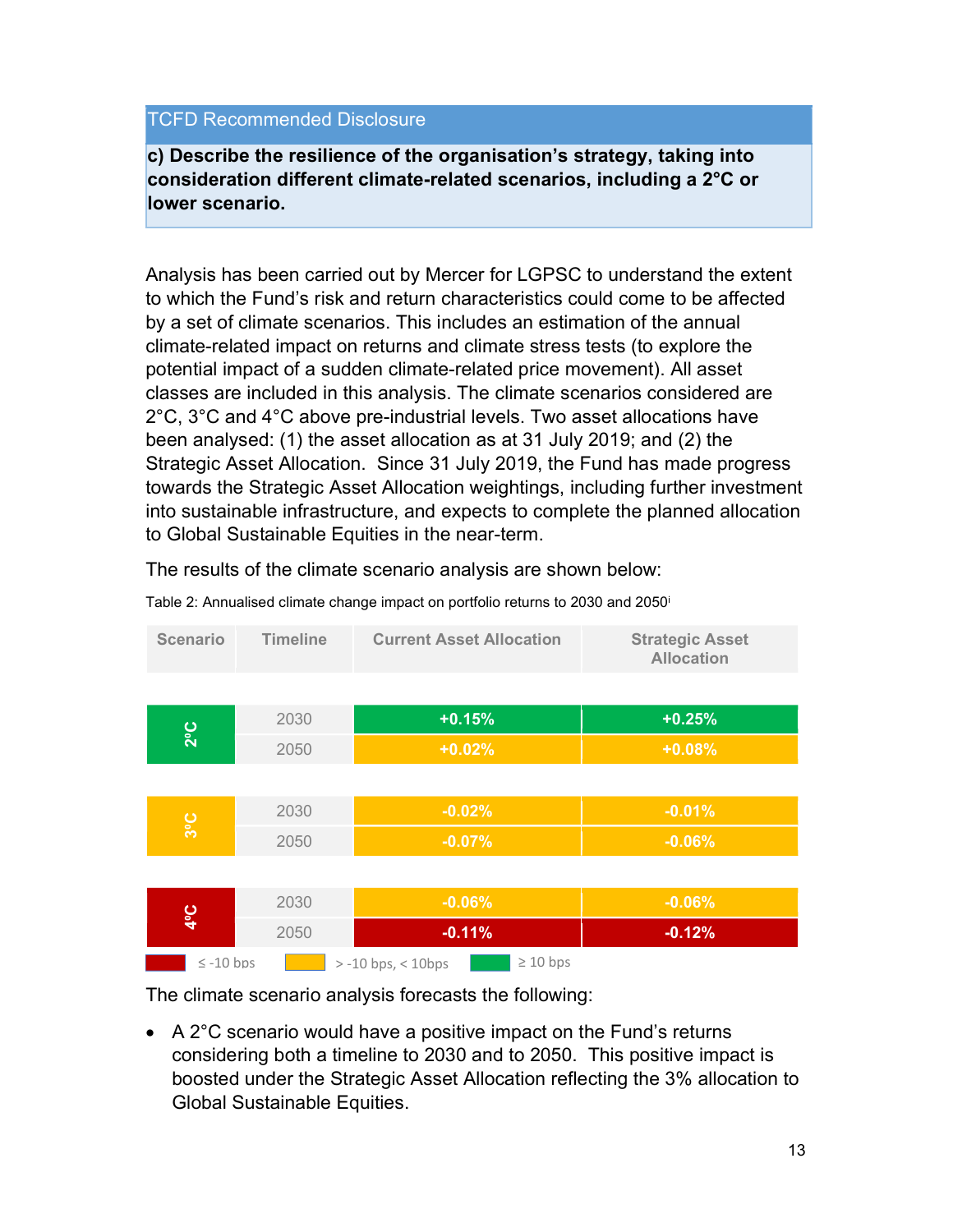- A 3°C scenario (which is in line with the current GHG trajectory) has a relatively muted impact on the Fund's annual returns.
- A 4°C scenario would reduce the Fund's annual returns, with most asset classes expected to experience negative returns.

The climate scenario analysis only forecasts the climate related impact on returns, and does not take account of any other factors which may have an impact including economic and market conditions; political and geopolitical events; monetary policy conditions, etc. It is also important to note that the asset allocation required to capture the upside under one scenario, may have a negative impact under an alternative scenario. For example, annual returns under a 2°C scenario benefit from higher allocations to sustainable equities and sustainable infrastructure, whereas these allocations may have a negative impact under a 4°C scenario because the assets will be subject to increased physical risk.

Climate stress testing analysis (Figure 6) suggests that should a 2°C scenario suddenly be priced in by the market, the Fund could benefit in terms of financial returns, whereas the opposite is true should a 4°C scenario be priced in by the market.



Figure 6: Impacts to returns based on the sudden pricing in of plausible climate-scenarios<sup>ii</sup>

Translating climate scenario analysis into an investment strategy is a challenge as: there is a wide range of plausible climate scenarios; the probability of any given scenario is hard to determine; and the best performing sectors and asset classes in a 2°C scenario tend to be the worst performers in a 4°C and vice versa. Despite the challenges, the Fund believes it is worthwhile procuring climate-related research in order to support robust decision making.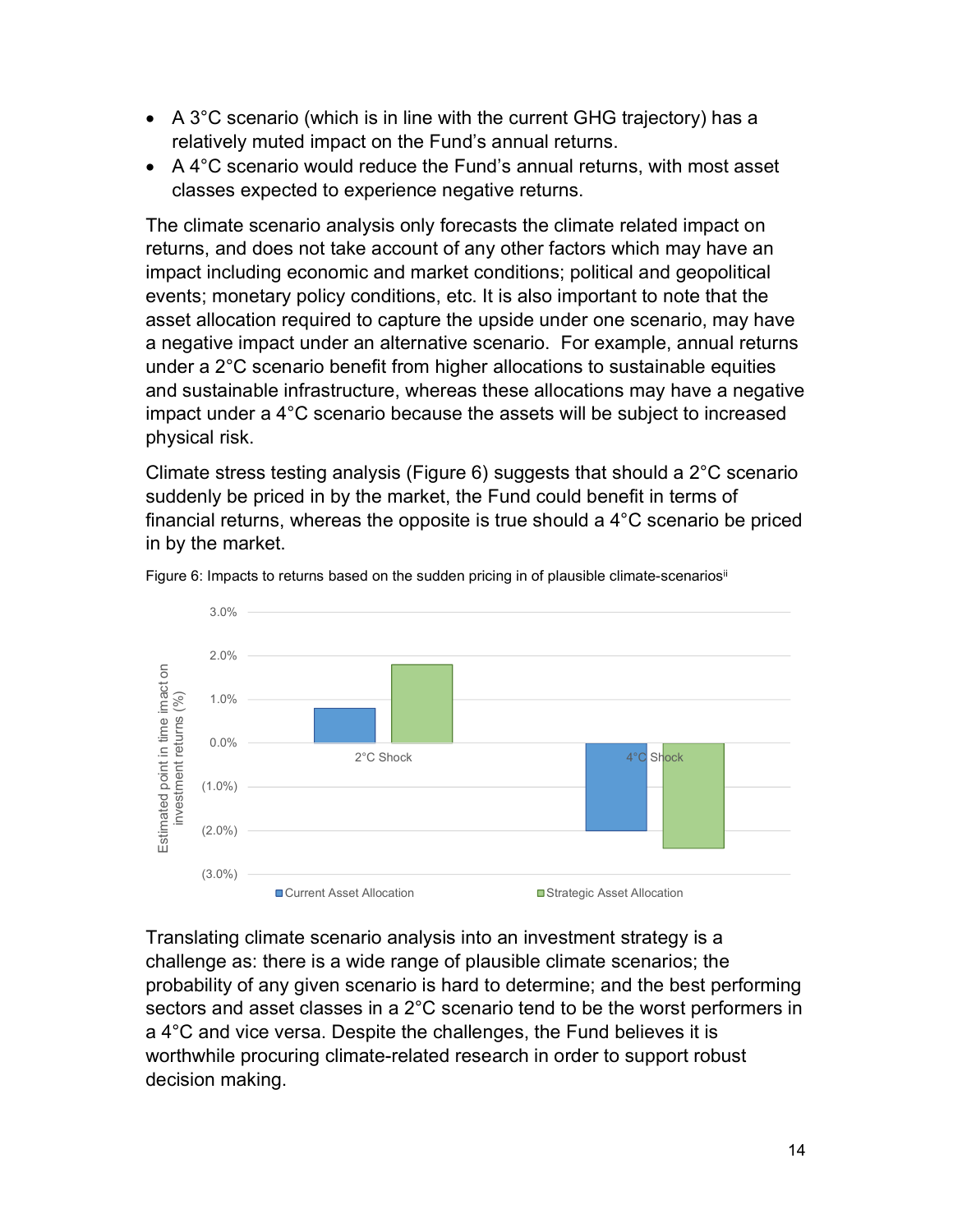#### Risk Management

#### TCFD Recommended Disclosure

a) Describe the organisation's process for identifying and assessing climate-related risks.

The Fund seeks to identify and assesses climate-related risks at the total Fund level and at the individual asset level. Both 'top-down' and 'bottom-up' analysis has been received by the Fund from LGPSC. The Fund recognises that the tools and techniques for assessing climate-related risks in investment portfolios are an imperfect but evolving discipline. The Fund aims to use the best available information to assess climate-related threats to investment performance.

As far as possible climate risks are assessed in units of investment return, in order to compare with other investment risk factors.

As a largely externally-managed pension fund, the identification and assessment of climate-related risks is also the responsibility of individual fund managers appointed by the Fund. Existing fund managers are monitored on a regular basis to review the integration of climate risks into the portfolio management, and to understand their engagement activities.

Stewardship activity is conducted with investee companies by the Fund. The Fund values the importance of shareholder voting as a stewardship tool and has retained the services of a specialist third party voting service provider. Historically the Fund executed voting activities directly, but following the transition of the vast majority of its direct equity holdings into pooled products, voting is executed by the Fund's appointed fund managers (see below). The Fund has several selected stewardship partners including LGPSC, Hermes EOS, and Local Authority Pension Fund Forum (LAPFF) (see Table 3 below). The Fund is developing a Climate Stewardship Plan based on the results of the LGPSC Climate Risk Report in order to focus the Fund's engagement resources.

## TCFD Recommended Disclosure

b) Describe the organisation's process for managing climate-related risks.

The Fund manages risk by prioritising those risks which it believes will have the biggest impact on the Fund. For climate-related risks, this will likely depend on analyses including Climate Scenario Analysis and Carbon Risk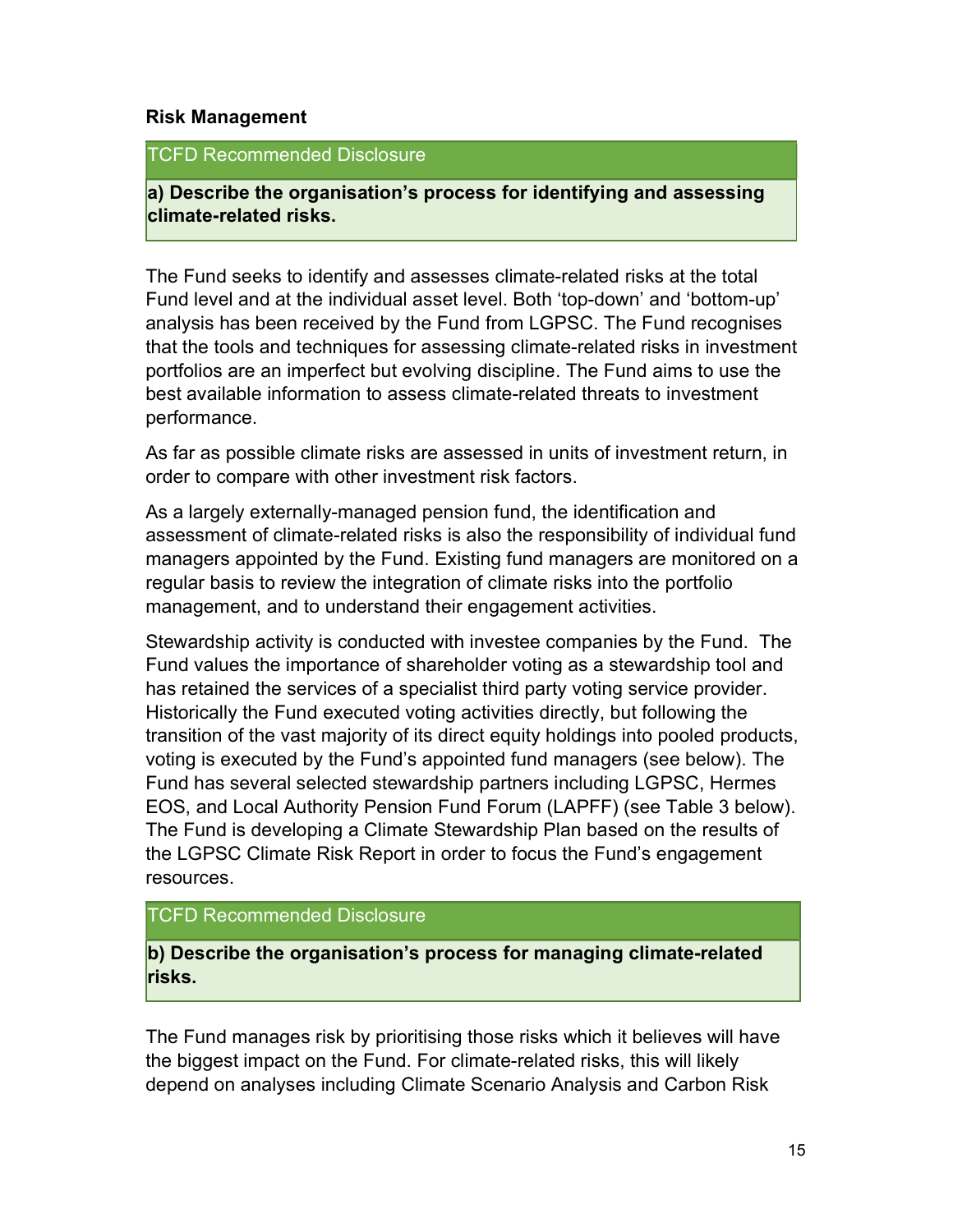Metrics. The Fund's approach to climate risk management will be further developed in its forthcoming Climate Strategy.

Stewardship activities will remain an important aspect of the Fund's approach to managing climate risk. The Fund expects all investee companies to manage material risks, including climate change, and the Fund believes that climate risk management can be meaningfully improved through focussed stewardship activities by investors.

Either through its own membership or through LGPSC's membership, the Fund has several engagement partners that engage investee companies on climate risk.

| <b>Organisation</b>               | <b>Remit</b>                                                                                                                                              |
|-----------------------------------|-----------------------------------------------------------------------------------------------------------------------------------------------------------|
| <b>ISS</b>                        | Specialist third party voting service provider. ISS' research includes<br>recommendations on casting votes on climate-related shareholder<br>resolutions. |
| Central Limited                   | The Fund is a 1/8 <sup>th</sup> owner of LGPSC.                                                                                                           |
|                                   | Climate change is one of LGPSC's stewardship themes, with<br>quarterly progress reporting available on the website.                                       |
|                                   | The Responsible Investment Team at LGPSC engages companies<br>on DPF's behalf, including via the Climate Action 100+ initiative.                          |
| <b>HERMES</b><br>FOS              | Hermes EOS is engaged by LGPSC to expand the scope of the<br>engagement programme, especially to reach non-UK companies.                                  |
|                                   | In 2018, Hermes EOS conducted engagements on 307 climate<br>change issues across its company universe.                                                    |
| Local<br>Pensior<br>Fund<br>Forum | DPF is a long-standing member of the LAPFF. LAPFF conducts<br>engagements with companies on behalf of local authority pension<br>funds.                   |
|                                   | In 2018 LAPFF conducted over 150 engagements on climate<br>change.                                                                                        |

Table 3: The Fund's Stewardship Partners

The Fund recognises that the outcomes of engagement are of greater importance than the volume of engagement. The outcomes of engagement activities of the Fund's stewardship partners are published on each provider's website.

The instruction of shareholder voting opportunities is an important part of climate stewardship. Following the transition of the vast majority of its direct equity holdings into pooled products, voting activity is largely carried out by external fund managers. Legal & General Investment Management (LGIM)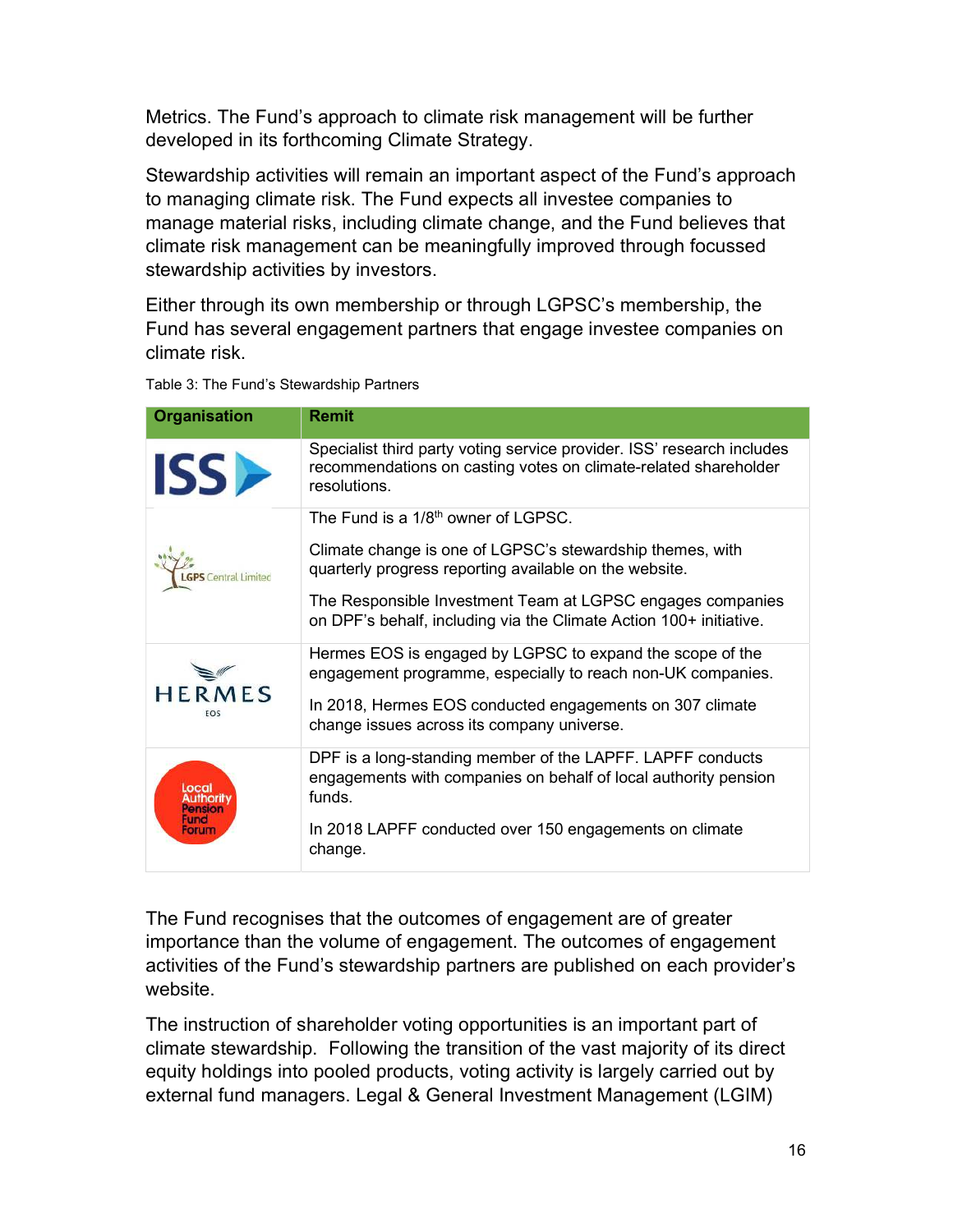currently manage a sizeable proportion of the Fund's assets on a passive basis. The votes in respect of these assets are cast by LGIM. LGIM has a robust approach to incorporating climate change factors in its voting decisions, including on specific climate-related shareholder resolutions. The Fund's direct US Equity portfolio is managed by an external manager, and the manager is responsible for casting the votes in line with their policies.

During 2018/19, the Fund co-filed a Climate Action 100+ shareholder resolution to BP Plc for consideration at the Company's AGM in May 2019. The resolution called on the company to set out a business strategy that is consistent with the goals of the Paris Agreement on Climate Change. The resolution received the support of the board of BP and was passed overwhelmingly.

The results of the Fund's direct voting activities have historically been reported to the Pensions & Investment Committee meetings on a quarterly basis. Given the recent transition of direct equity holdings into pooled vehicles, going forward the committee will receive copies of the quarterly LGIM and LGPSC stewardship and voting reports.

Based on analysis prepared by LGPSC, the Fund plans to develop a Climate Stewardship Plan which, alongside the wide-scale engagement activity undertaken by LGPSC, Hermes EOS, and LAPFF, will include targeted engagement at investee companies of particular significance to the Fund's portfolio.



Figure 7: Sectors to be included in proposed Climate Stewardship Plan

#### TCFD Recommended Disclosure

c) Describe how processes for identifying, assessing and managing climate-related risks are integrated into the organisation's overall risk management.

Both 'mainstream' risks and climate-related risks are discussed by the Pensions & Investments Committee. While specific macro-economic risks are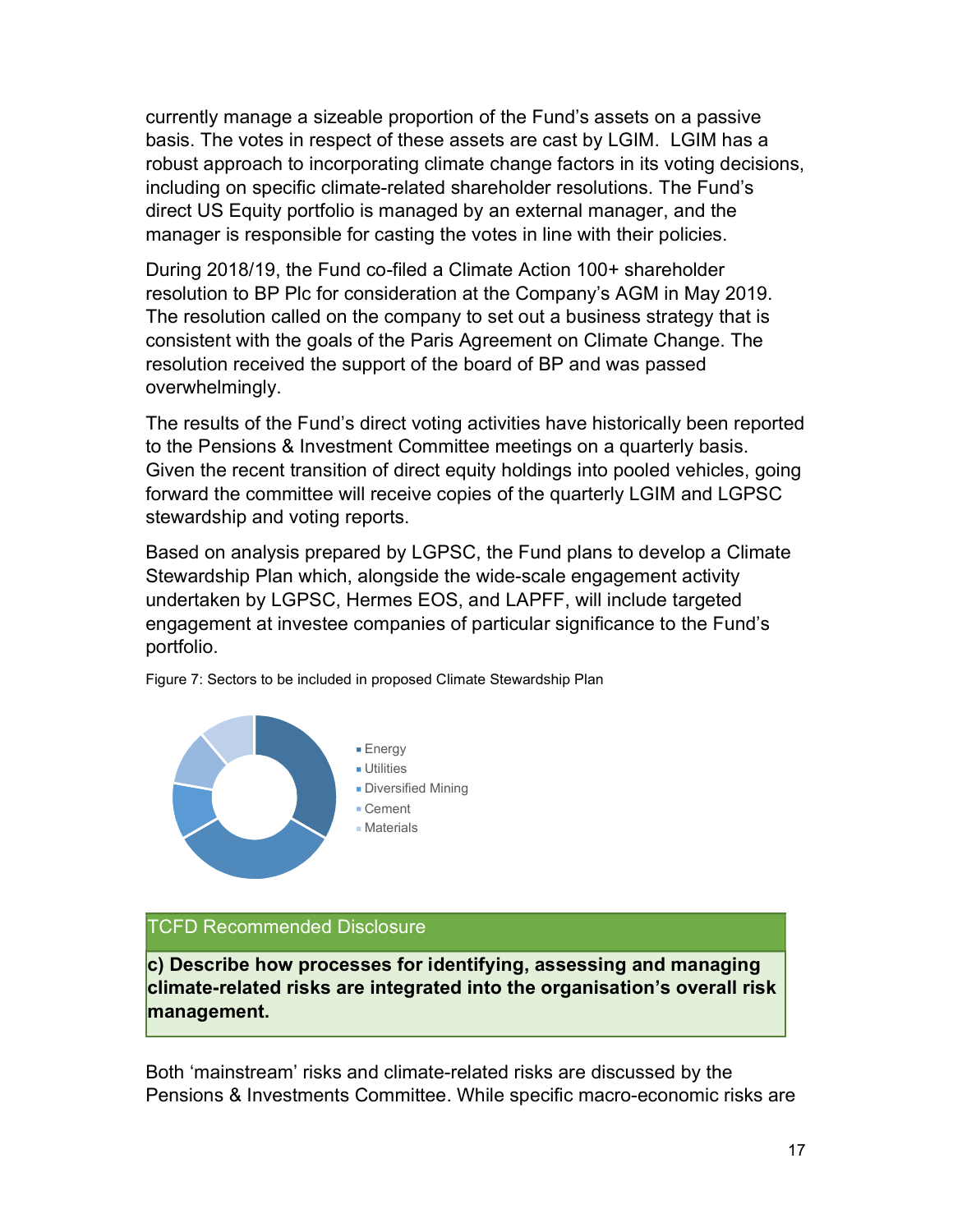not usually included in isolation, the Fund plans to include climate risk as a separate risk on the Fund's Risk Register.

Climate risk will be further managed through the development of a Climate Strategy and a Climate Stewardship Plan.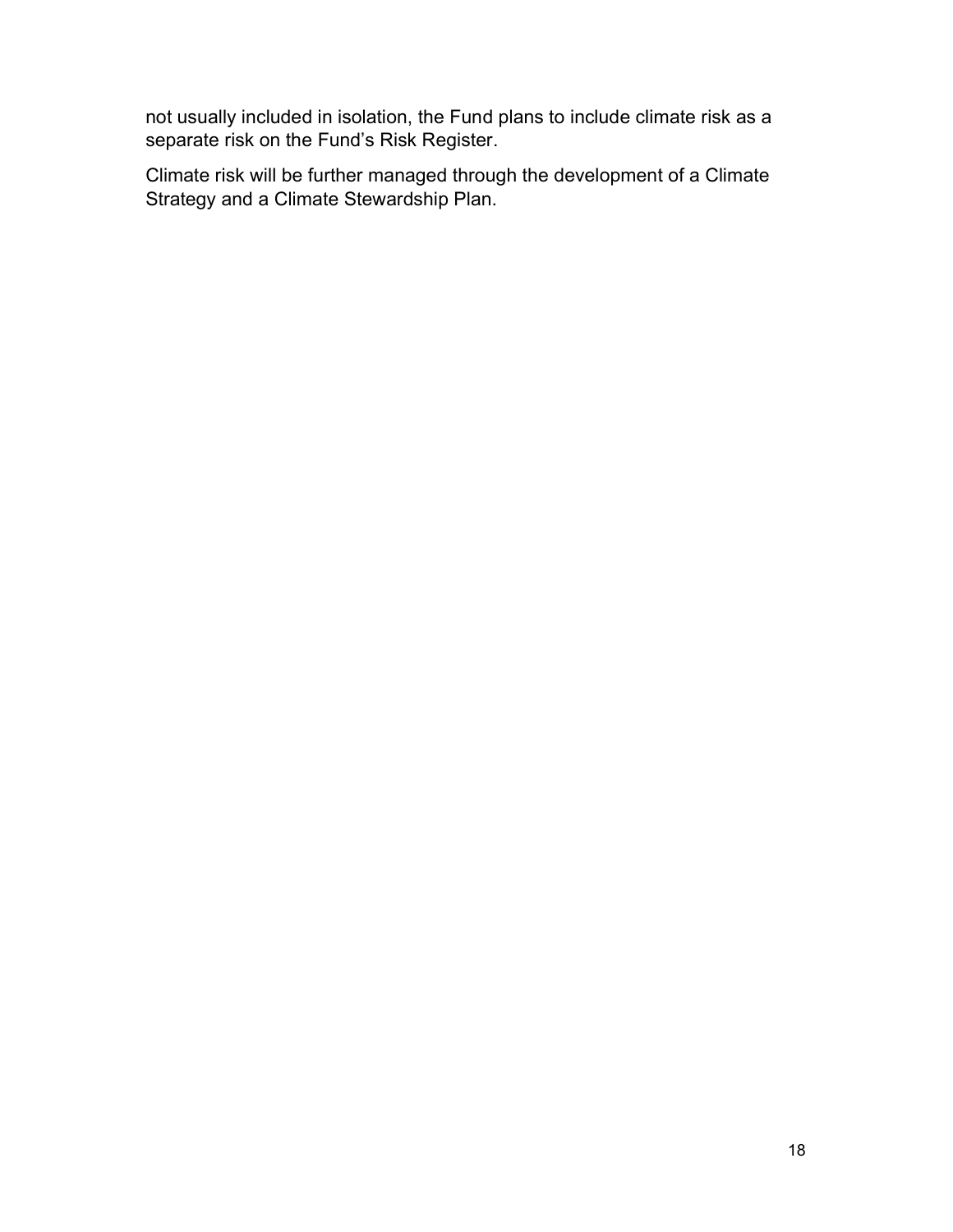#### Metrics and Targets

#### TCFD Recommended Disclosure

a) Disclose the metrics used by the organisation to assess climaterelated risks and opportunities in line with its strategy and risk management process.

The Fund has recently received a report on carbon risk metrics for its listed equities portfolios, which represent over 50% of the Fund's total assets. The poor availability of data in asset classes other than listed equities prevents a more complete analysis at this time. Carbon risk metrics aid the Fund in assessing the potential climate-related risks to which the Fund is exposed, and identifying areas for further risk management, including company engagement and fund manager monitoring. The Fund additionally monitors stewardship data (see above).

TCFD Recommended Disclosure

b) Disclose Scope 1, Scope 2, and if appropriate, Scope 3 greenhouse gas (GHG) emissions, and the related risks. TCFD Guidance: Asset owners should provide the weighted average carbon intensity, where data are available or can be reasonably estimated, for each fund or investment strategy.

In line with the TCFD guidance the Fund provides below the carbon footprints of the Fund's listed equity portfolios $1$ :



Figure 8: Portfolio Carbon Footprints in each regional equity portfolio<sup>2</sup>

<sup>1</sup> Analysis undertaken on the listed equities portfolios with holdings data as of 31 July 2019.

<sup>2</sup> Certain information ©2019 MSCI ESG Research LLC. Reproduced by permission.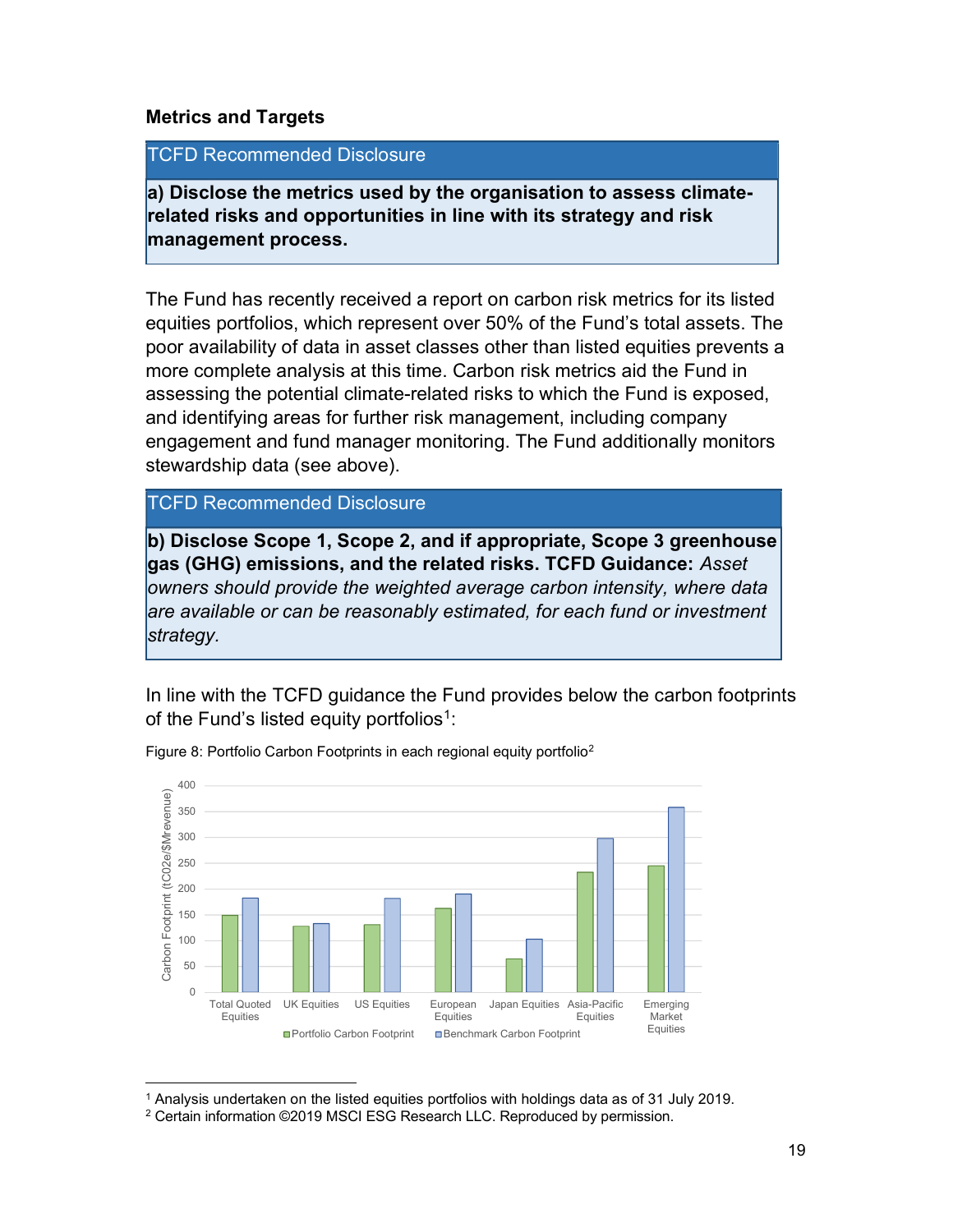Note: The blended benchmark comprises the underlying regional benchmarks, weighted in proportion to the current GBP amount in each equity region.

Compared to the blended benchmark, the Fund's Total Quoted Equities portfolio is around 18% more carbon efficient than the benchmark (Figure 8). This means that, on average, for every \$m of economic output companies produce, the Fund's investee companies emit 18% fewer GHG emissions than the companies in the benchmark. Each regional equity portfolio has a lower portfolio carbon footprint than its regional benchmark. In addition, each regional equity portfolio has a lower than benchmark weight in companies with fossil fuel reserves (the Total Quoted Equities portfolio has around 12% less weight in fossil fuel companies that the benchmark - Figure 9) and a lower weight in thermal coal reserves (c. 25% lower in the Total Quoted Equities portfolio – Figure 10).

The carbon footprint analysis above includes scope 1 and 2 emissions (those emitted either directly by a company or indirectly through its procurement of electricity and steam) but does not include scope 3 emissions (those emitted by a company's suppliers and customers). This means that for some companies the assessment of their carbon footprint could be considered an 'understatement'. Examples could include an online retailer whose logistics emissions are not included in scope 1 or 2. The Fund has chosen not to include scope 3 emissions in the carbon footprint metrics for two reasons: (1) the rate of scope 3 disclosure remains insufficient to use reliably in carbon foot-printing analysis; and (2) the inclusion of scope 3 emissions leads to double-counting at the portfolio level. To overcome the risk of 'understating' carbon risk, the Fund additionally assesses its exposure to fossil fuel reserves (i.e. companies with the greatest proportion of scope 3 emissions).



Figure 9: Exposure to companies with fossil fuel reserves in each regional equity portfolio<sup>3</sup>

<sup>3</sup> Certain information ©2019 MSCI ESG Research LLC. Reproduced by permission.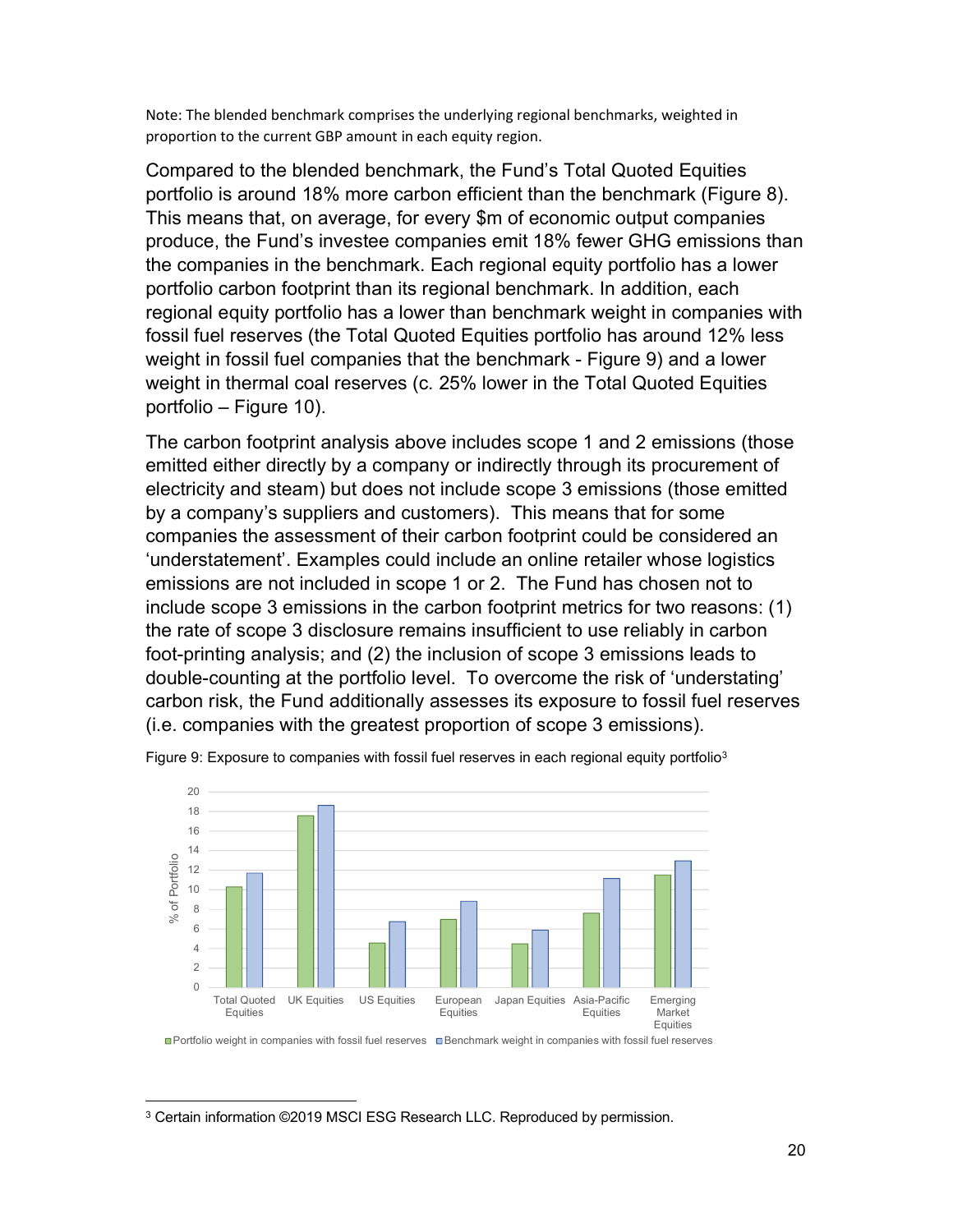

#### Figure 10: Exposure to thermal coal reserves in each regional equity portfolio<sup>4</sup>

Figure 11 indicates that has around a 9% lower exposure to clean technology than the blended portfolio benchmark. The Fund notes that this measure should be viewed with some caution as there appears to be a moderate positive correlation in the dataset between sectors that have a high carbon intensity (or a higher weight in fossil fuel reserves) and those that have a higher weight in clean technology. For example, Utilities and Oil & Gas are the sectors with the third and fourth highest weight in clean technology. This correlation means that it may be difficult to have a diversified portfolio that is simultaneously carbon efficient, is underweight fossil fuels, and overweight clean technology. The Fund's exposure to clean technology should increase as result of the recent decision (not included in the results above) to invest in Global Sustainable Equities). Furthermore, the analysis takes no account of the Fund's unquoted on-shore & offshore, solar and hydro renewable energy infrastructure investments.



Figure 11: Exposure to clean technology in each regional equity portfolio<sup>5</sup>

<sup>4</sup> Certain information ©2019 MSCI ESG Research LLC. Reproduced by permission. 5 Certain information ©2019 MSCI ESG Research LLC. Reproduced by permission.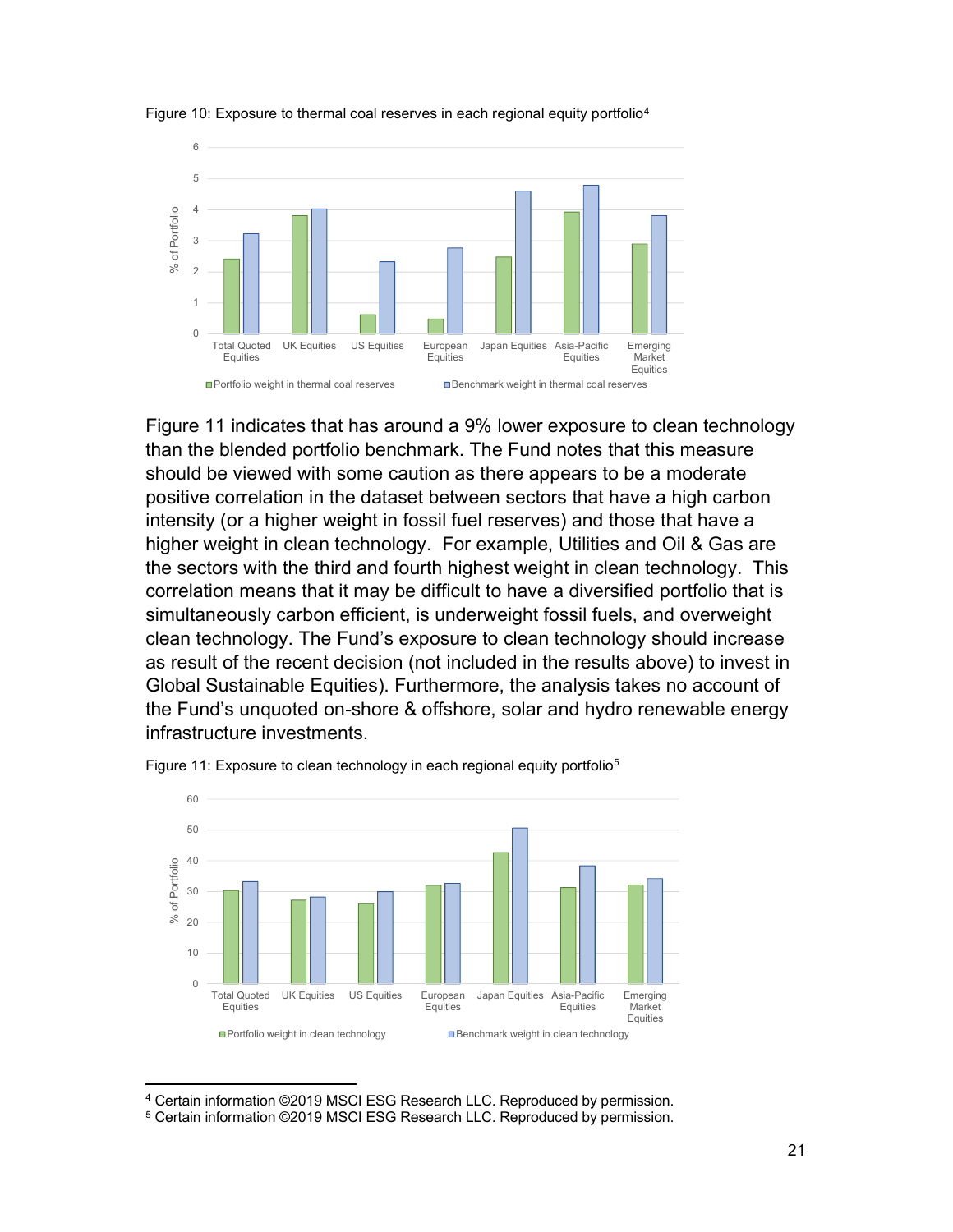Whilst the Fund's carbon risk metrics results show that the Fund already has a lower carbon footprint, together with lower exposure to fossil fuel reserves and thermal coal reserves that the blended portfolio benchmark, the Fund is proactively exploring ways to further embed climate risk management in its investment decision making. The Fund expects to update its carbon risk metrics data on an annual basis.

# TCFD Recommended Disclosure

c) Describe the targets used by the organisation to manage climaterelated risks and opportunities and performance against targets.

The ability for diversified investors (such as pension funds) to set meaningful climate targets is inhibited by the paucity in credible methodologies and data currently available. Like most investors, the Fund is supportive of the development of target-setting methodologies, and of the increasing completeness of carbon datasets. The adoption of quantifiable climate targets remains, however, under review while the available methodologies mature.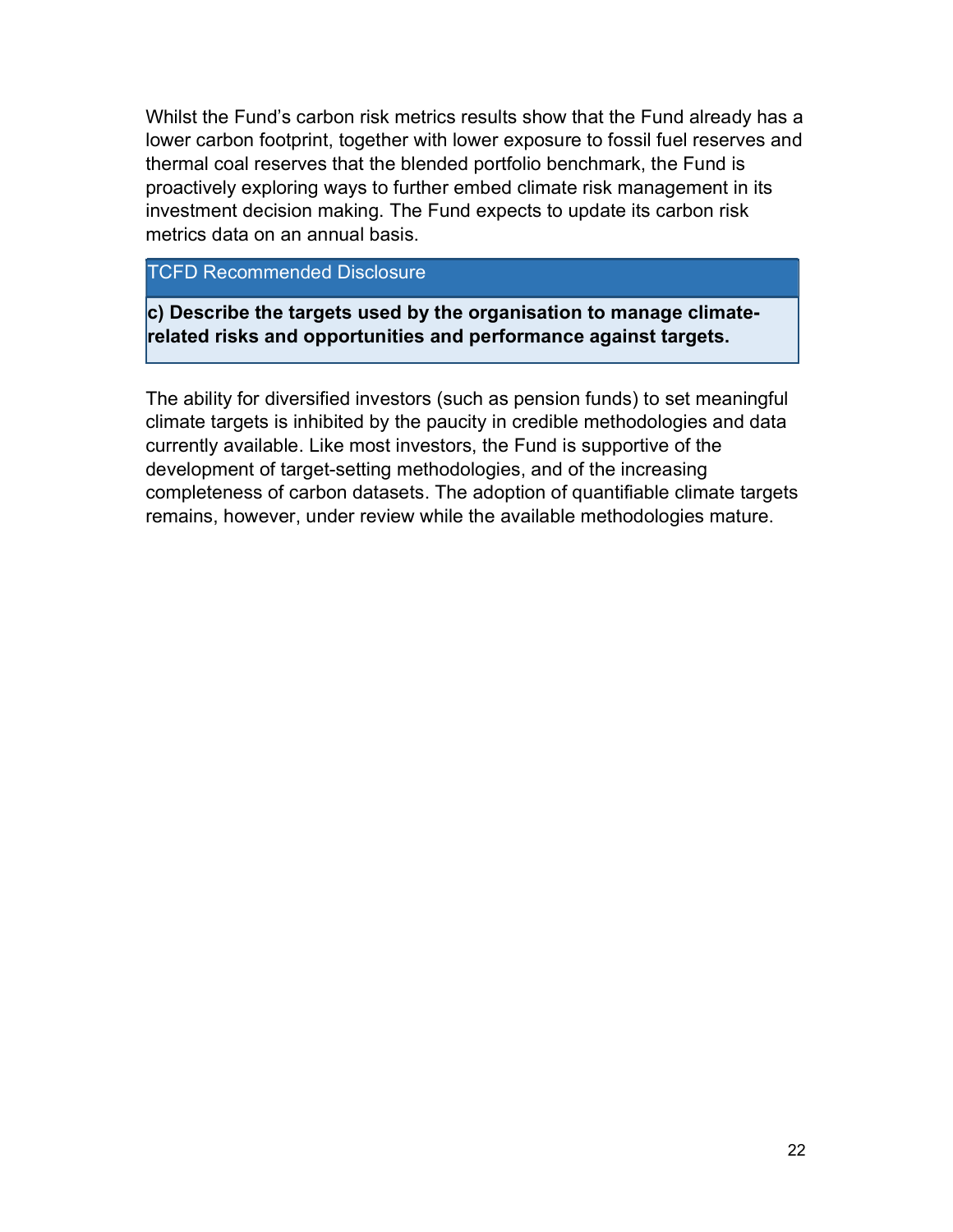#### Appendix 1

#### TCFD Recommendations for Asset Owners

#### **Governance**

Recommended Disclosure (a) Describe the board's oversight of climate-related risks and opportunities.

Recommended Disclosure (b) Describe management's role in assessing and managing climate-related risks and opportunities.

**Strategy** 

Recommended Disclosure (a) Describe the climate-related risks and opportunities the organisation has identified over the short, medium, and long term.

Recommended Disclosure (b) Describe the impact of climate-related risks and opportunities on the organisation's businesses, strategy, and financial planning.

Recommended Disclosure (c) Describe the resilience of the organisation's strategy, taking into consideration different climate-related scenarios, including a 2°C or lower scenario.

Risk Management

Recommended Disclosure (a) Describe the organisation's processes for identifying and assessing climate-related risks.

Recommended Disclosure (b) Describe the organisation's processes for managing climaterelated risks.

Recommended Disclosure (c) Describe how processes for identifying, assessing, and managing climate-related risks are integrated into the organisation's overall risk management.

Metrics and Targets

Recommended Disclosure (a) Disclose the metrics used by the organisation to assess climate-related risks and opportunities in line with its strategy and risk management process.

Recommended Disclosure (b) Disclose Scope 1, Scope 2, and, if appropriate, Scope 3 greenhouse gas (GHG) emissions, and the related risks.

Recommended Disclosure (c) Describe the targets used by the organisation to manage climate-related risks and opportunities and performance against targets.